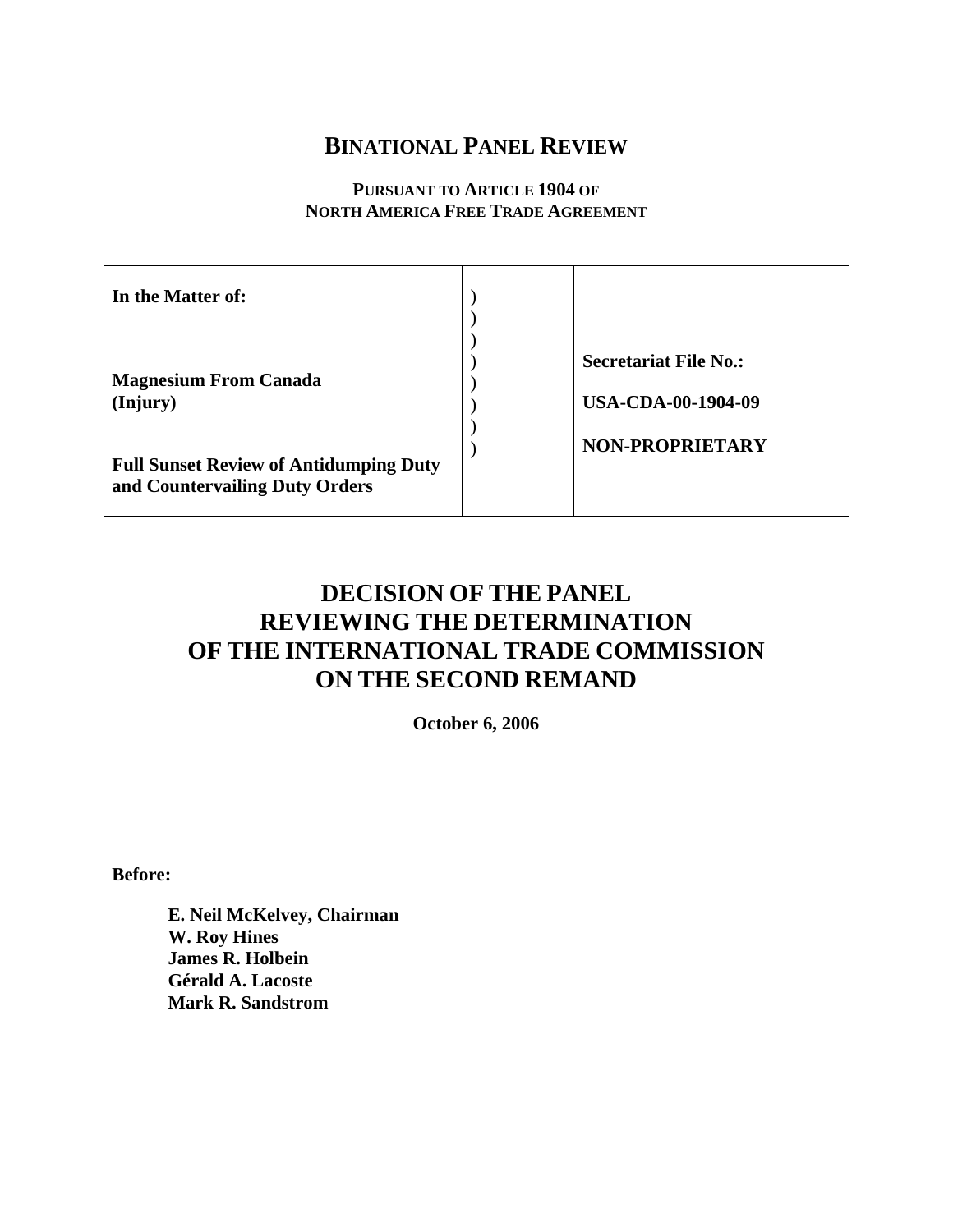# **APPEARANCES:**

On behalf of the Gouvernement du Québec: Paul, Hastings, Janofsky & Walker, LLP (Hamilton Loeb, A. Jeff Ifrah, Patrick Togni)

On behalf of the United States International Trade Commission: James M. Lyons Andrea C. Casson

On behalf of U.S. Magnesium LLC: King & Spalding (Stephen A. Jones, Joseph W. Dorn, Michael P. Mabile)

On behalf of Norsk Hydro Canada: Steptoe & Johnson LLP (Gregory S. McCue, Eric C. Emerson, Michael T. Gershberg)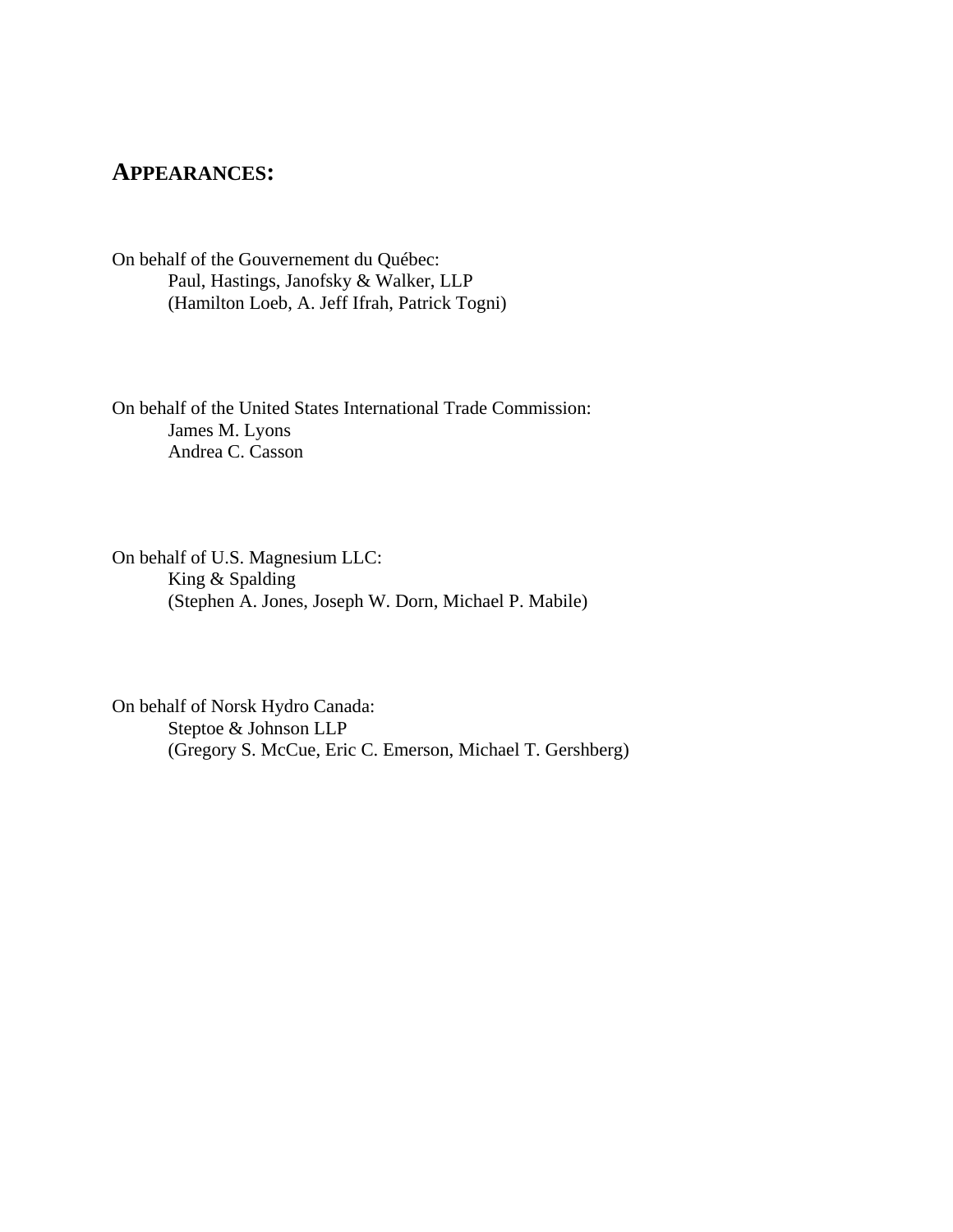# **TABLE OF CONTENTS**

| 1.               |                                                              |  |
|------------------|--------------------------------------------------------------|--|
| 2.               |                                                              |  |
| 3.               |                                                              |  |
| $\overline{4}$ . | PRICE AND VOLUME IMPLICATIONS OF REVOCATION OF THE ORDERS ON |  |
| 5.               |                                                              |  |
| 6.               |                                                              |  |
| 7.               | A.<br>B.<br>C.<br>D.<br>E.                                   |  |
| 8.               |                                                              |  |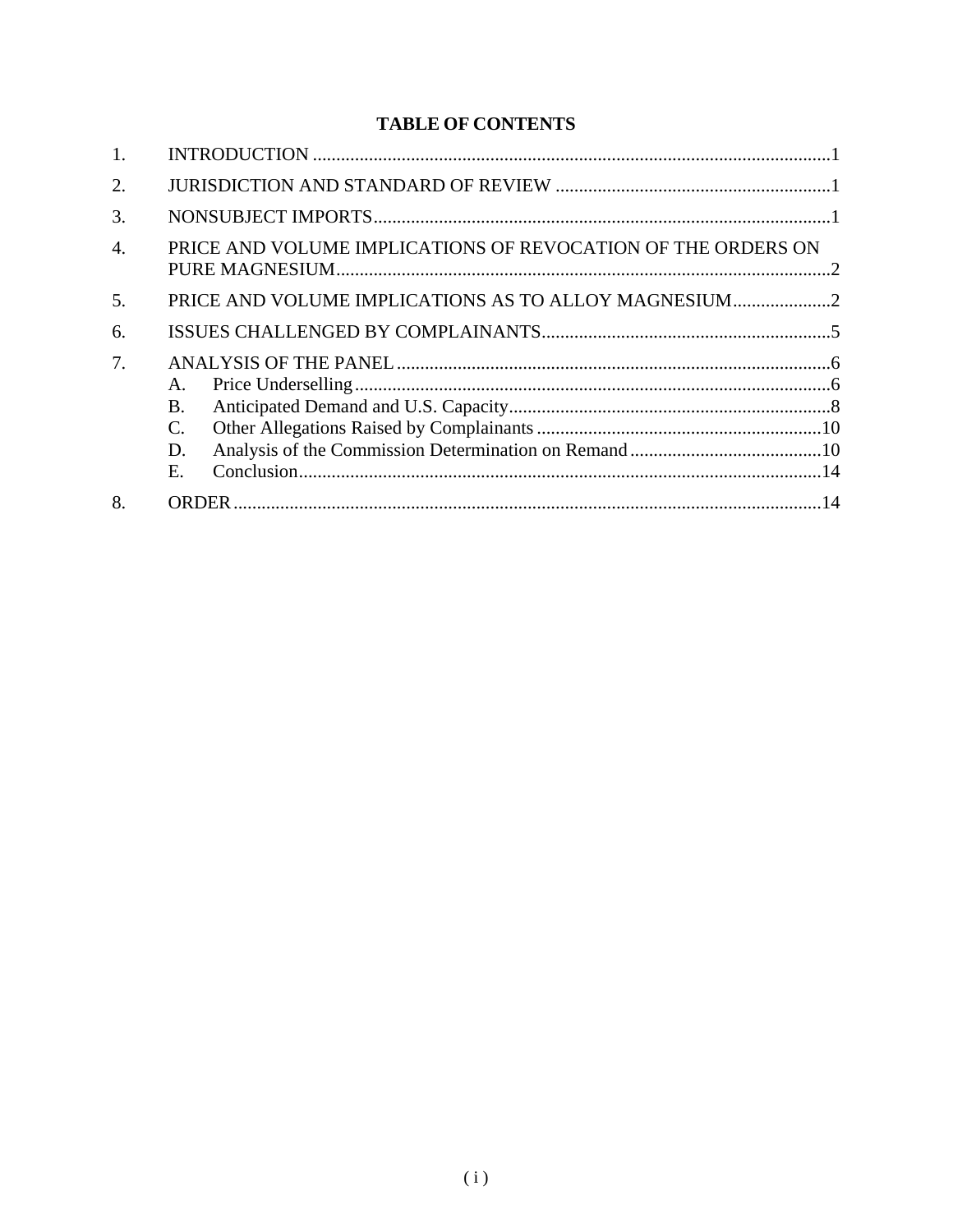#### <span id="page-3-0"></span>**1. INTRODUCTION**

By its decision dated January 17, 2006, this NAFTA Binational Panel remanded for the second time the Determination of the United States International Trade Commission (the Commission) in *Magnesium from Canada*, a five-year sunset review pursuant to section 751(c) of the *Tariff Act*, 19 U.S.C. § 1675(c), as to whether revocation of the antidumping order covering pure magnesium or of the countervailing duties orders covering pure magnesium and alloy magnesium imported from Canada would likely lead to continuation or recurrence of material injury to the U.S. industry. On March 31, 2006, the Commission issued its Views on the Panel's second remand decision.

In reviewing the Commission's second remand order, the Panel received and considered submissions from the Gouvernement du Québec (Québec), Norsk Hydro Canada Inc. (NHCI), the Commission and U.S. Magnesium LLC.

#### **2. JURISDICTION AND STANDARD OF REVIEW**

The Panel's jurisdiction arises from Chapter 19 of the North American Free Trade Agreement (NAFTA). In its first remand decision of July 16, 2002, and its second remand decision of January 17, 2006, the Panel described the applicable standard of review. That standard is being applied to the Panel's consideration of the Commission's second determination on remand. This decision focuses on the analysis and conclusions of the Commission as they relate to evidence on the record to support the determination on remand pursuant to the Panel's second remand decision and to the determination as a whole.

# **3. NONSUBJECT IMPORTS**

In its first remand decision, the Panel majority, instructed the Commission to examine the likely impact of substitutable nonsubject imports sufficiently to establish the extent to which material injury that might be likely to occur within a reasonable foreseeable time following revocation of any of the orders, would be attributable to their revocation. In its first determination on remand the Commission held that substitutable nonsubject imports did not contribute to material injury to domestic producers. In its second remand decision, the Panel affirmed the decision of the Commission on this point.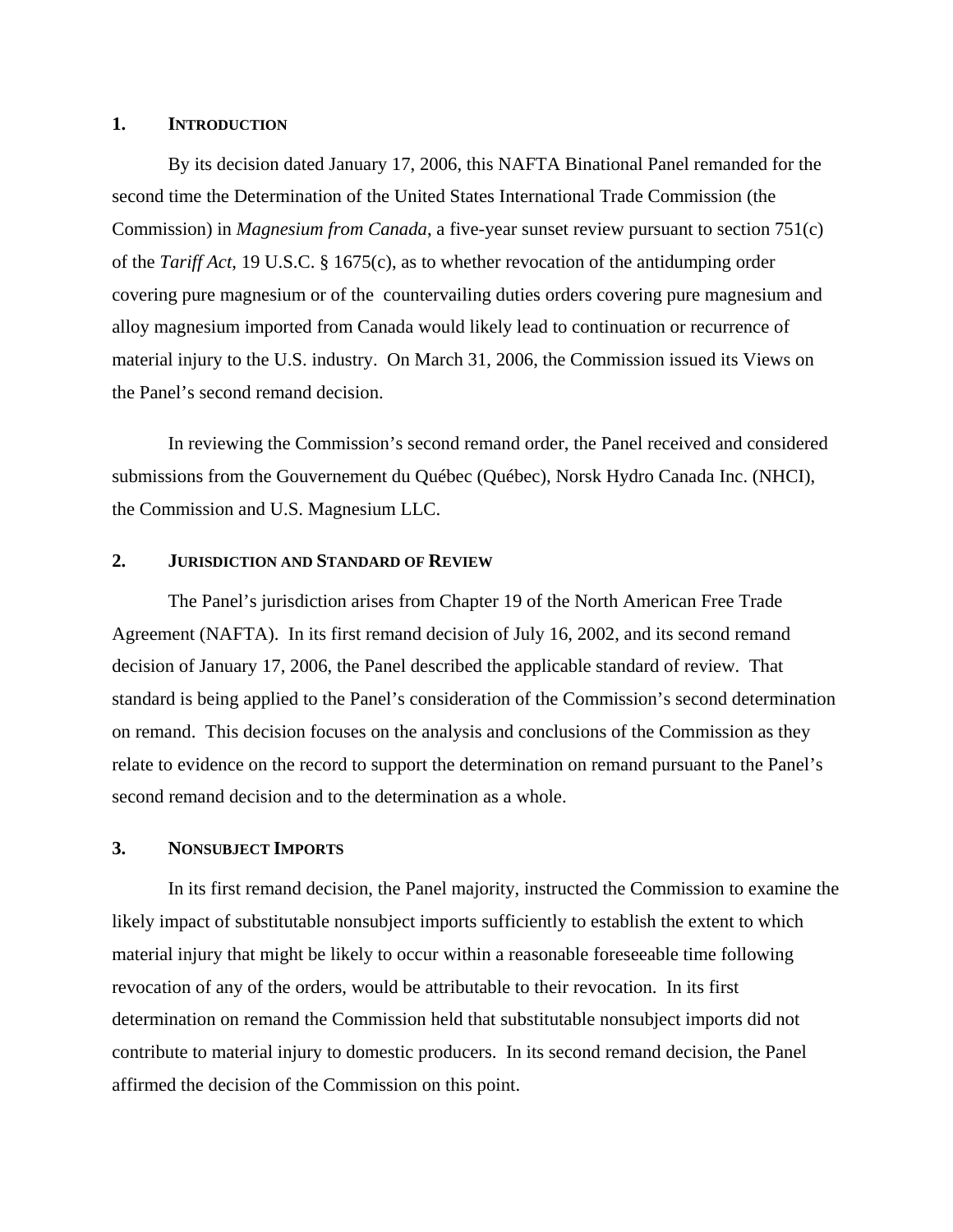# <span id="page-4-0"></span>**4. PRICE AND VOLUME IMPLICATIONS OF REVOCATION OF THE ORDERS ON PURE MAGNESIUM**

In its first remand decision, the Panel instructed the Commission to present the abovementioned price and volume implications with sufficient analysis to show how the record supports the Commission's finding that revocation of anti-dumping or countervailing duty orders on pure magnesium would be likely to lead to significant underselling or to price levels for subject goods that would have significant depressing or suppressing effects. In its first determination on remand, the Commission presented more details to describe and elaborate its assessment of the combined capacity of the two Canadian producers, identified specific export intentions of Magnola, and reasonably projected expanded shipments to the United States if the two orders on pure magnesium were revoked. The Panel affirmed the Commission's determination on remand on this point.

# **5. COMMISSION FINDINGS ON PRICE AND VOLUME IMPLICATIONS AS TO ALLOY MAGNESIUM**

In its first remand decision of July 16, 2002, the Panel instructed the Commission to:

Present the price and volume implications of revocation of the countervailing duty order on alloy magnesium with sufficient analysis to show how the record supports the Commission's findings that revocation of this order would be likely to lead to Magnola entering the market either by underselling, or with volumes that would be sufficient in relation to anticipated demand increases.<sup>[1](#page-4-1)</sup>

In its first determination on remand, the Commission affirmed its previous determination that revocation of the countervailing duty order on imports of alloy magnesium from Canada would be likely to lead to continuation or recurrence of material injury to the domestic alloy magnesium industry within a reasonable foreseeable time.

In its second remand decision, the Panel was of the view that the Commission's analysis failed to respond to the instructions quoted above, as the instruction was specifically directed to obtaining clarification of the evidence in the record as to the anticipated pricing policies of

<span id="page-4-1"></span><sup>&</sup>lt;sup>1</sup> Panel's first remand decision, July 16, 2002, p. 15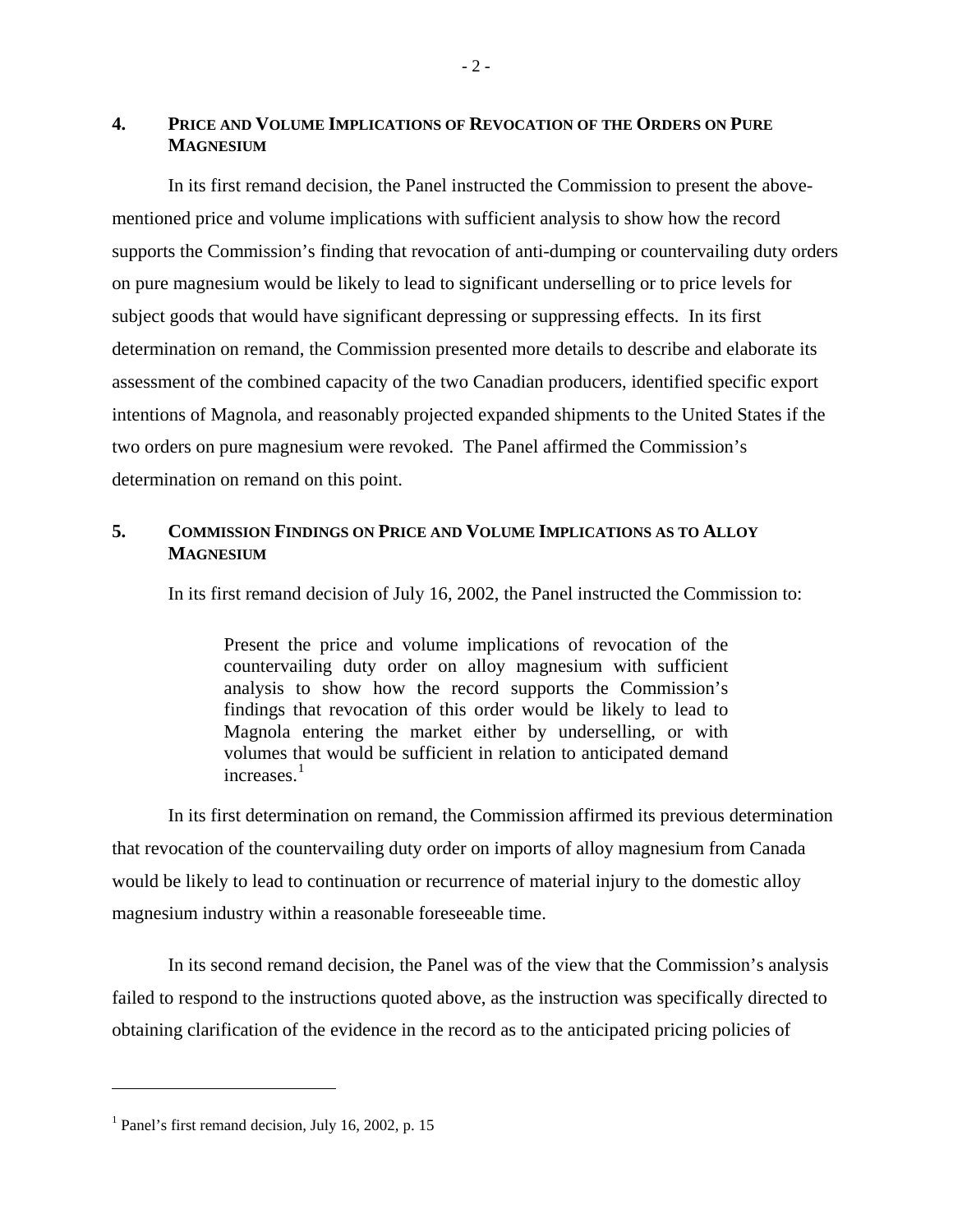Magnola – pricing policies that the Commission concluded would lead to a significant increase in export volumes by this firm to the United States. It held that in the first determination on remand, the Commission failed to identify sufficient facts from the record specifically relating to Magnola's future pricing policies, forecasts or projections, to satisfy the Panel that the Commission's conclusions were reasonable and supported by substantial evidence on the record. Its statements appeared to be more in the nature of assumptions.

Accordingly, the Panel's second remand decision instructed the Commission to:

Analyze the price, volume and impact of revocation of the countervailing duty order on alloy magnesium to show how the record supports the Commission's conclusions, providing a reasoned explanation based on all of the evidence on the record to support a decision that revocation of the countervailing duty Order on imports of alloy magnesium from Canada would be likely to lead to continuation or recurrence of material injury to the domestic alloy magnesium industry within the reasonably foreseeable future due to underselling by Magnola. The Commission must provide further reasoned analysis supported by substantial evidence on the record, including any factual evidence not referred to in its Views on Remand, as to the conclusion that Magnola would enter the market by underselling in order to establish export volumes that would be significant in relation to anticipated demand increases.<sup>[2](#page-5-0)</sup>

In the Commission's second determination on remand, the majority (Commissioner Pearson dissenting) found underselling by subject importers to be likely and stressed that its finding of likely price effects rests also on the likelihood of price depression as a result of the substantial increase in the volume of subject imports.<sup>[3](#page-5-1)</sup>

As to the likely volume of subject imports, the Commission reviewed Magnola's statements as to its expected production capacity and sales in the U.S. and NHCI's intentions and capacity in detail and determined the volume likely to be exported by them. The Commission then analyzed the U.S. industry capacity to meet future demand. The Commission concluded

<span id="page-5-0"></span> $2^2$  Panel's second remand decision, January 17, 2006, p. 6.

<span id="page-5-1"></span><sup>&</sup>lt;sup>3</sup> Commission's Second Determination on Remand (Proprietary Version), p. 4.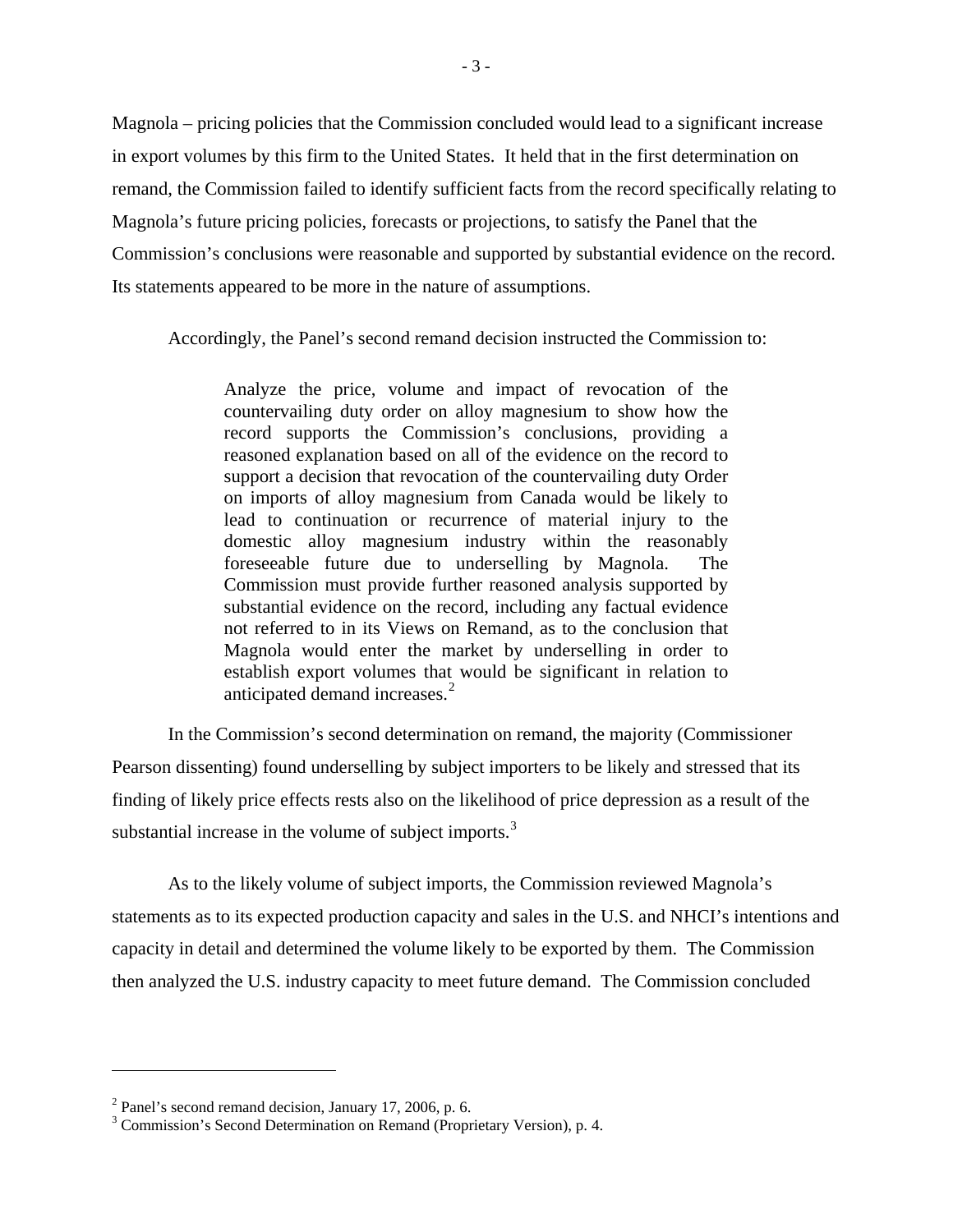that U.S. producers could meet any increase in the demand for alloy magnesium even at current capacity levels<sup>[4](#page-6-0)</sup>.

As to the likely price effects of subject imports of alloy magnesium, the Commission majority held that a significant increase in the volume of subject imports is likely, in and of itself, to lead to sufficient price depression even without underselling by importers.<sup>[5](#page-6-1)</sup> It held that there is ample evidence in the record to support findings that there would likely be significant price effects as a result of subject imports if the countervailing duty order were revoked, either as a result of increased volume alone, or as a result of the increased volume and underselling by Canadian producers.<sup>[6](#page-6-2)</sup>

The majority of the Commission reviewed the evidence, providing an indication that Magnola would likely be engaged in underselling. It repeated its previous finding that Magnola had made sales approaches to U.S. purchasers. It then referred to evidence, not previously noted, of an executive from Magcorp who related that a U.S. purchaser of alloy magnesium had told him that Magnola had offered to supply it with alloy magnesium at a price less than the delivered prices at the time. It also referred to evidence of another statement by a third person alleging that Magnola will be forced to buy market share if they wish to participate in the U.S. market. In another statement, it is alleged that a senior official at Magnola is reported to have said that Magnola may incur losses for several years, indicating to the Commission it was prepared to pursue a low-price strategy to enter the U.S. market.<sup>[7](#page-6-3)</sup>

The majority then went into detail on the expected volume of shipments to the United States in 2002 by Magnola and NHCI, reviewed the expected U.S. demand and concluded that the data indicated an existing imbalance between supply and demand in the market. The Commission concluded that additional supply would likely lead to additional price declines.<sup>[8](#page-6-4)</sup>

<u>.</u>

<span id="page-6-3"></span>

- 4 -

<span id="page-6-2"></span><span id="page-6-1"></span>

<span id="page-6-0"></span><sup>4</sup> *Ibid*, p. 7 5 *Ibid*, p. 8 6 *Ibid*, p. 9 7 *Ibid*, p. 14 8 *Ibid*, pp. 15 - 17

<span id="page-6-4"></span>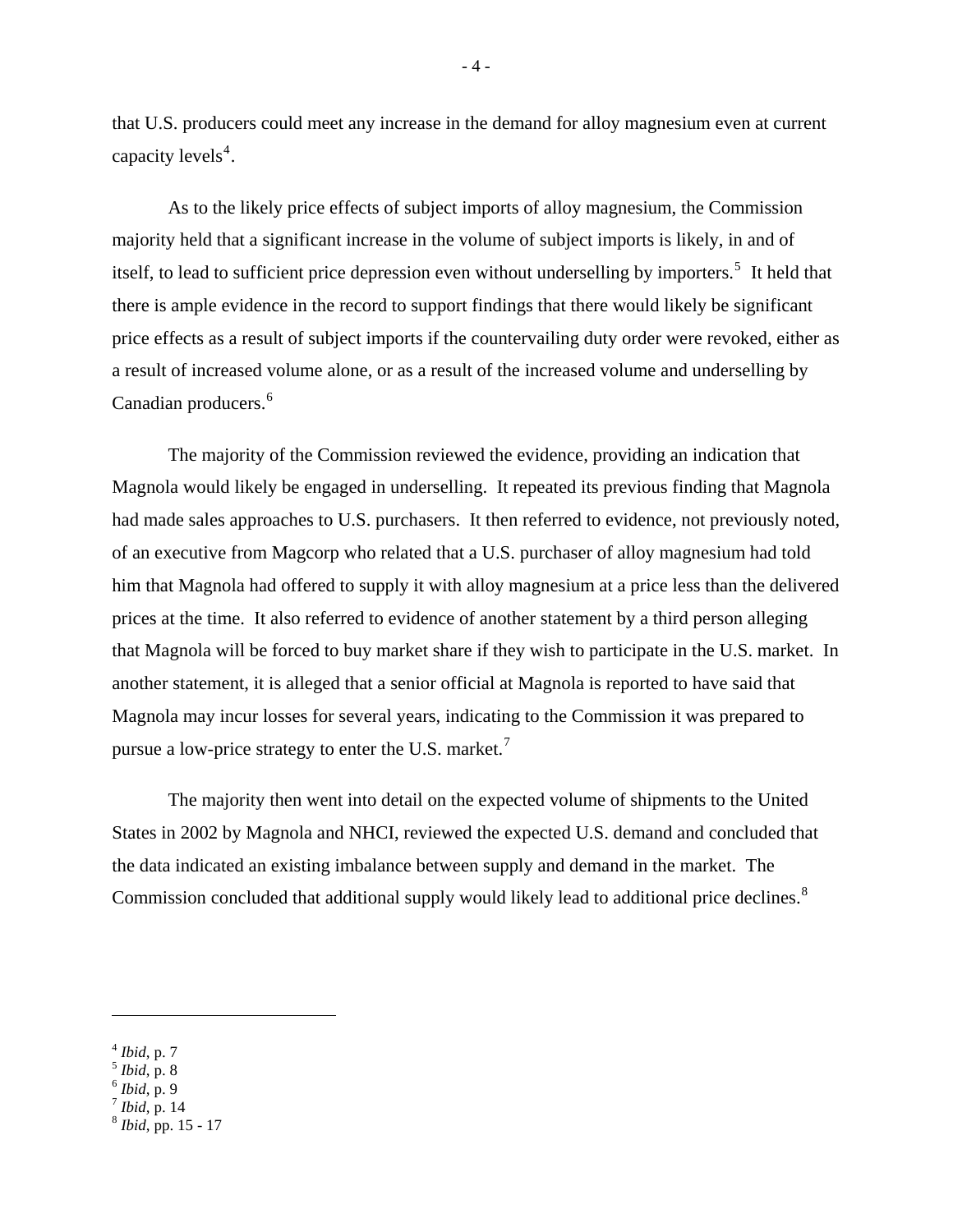<span id="page-7-0"></span>The decision of the majority, insofar as it determined that a decline in prices for alloy magnesium would result from increased volume, is essentially a repetition of previous determinations of the Commission, although it went into more detail. The reference to statements in the record quoting statements by Magnola, Magcorp and another, and the analysis of anticipated imports by Magnola and NHCI compared with the likely volume of domestic producers, is information that was not included in previous determinations of the Commission.

Commissioner Pearson dissenting, held that if the countervailing duty order on alloy magnesium was revoked, the resulting increase in the volume of the subject imports is not likely to be significant, given the supply and demand conditions prevalent in the U.S. alloy magnesium market.<sup>[9](#page-7-1)</sup> He held that the record indicates that demand for alloy magnesium is expected to grow dramatically in the U.S. market and it was unlikely that additional imports would have a significant effect on domestic prices during the foreseeable future;<sup>[10](#page-7-2)</sup> the projected increase in U.S. demand would completely absorb the likely increase in subject imports. He concluded that revocation of the countervailing duty order covering alloy magnesium from Canada would not be likely to lead to continuation or recurrence of material injury within a reasonably foreseeable time. $11$ 

# **6. ISSUES CHALLENGED BY COMPLAINANTS**

NHCI challenged the Commission's second determination on remand for several reasons. It alleged that the Commission's finding that Magnola would enter the U.S. market by underselling was not supported by substantial evidence. It further challenged the finding that Magnola's imports would be significant in relation to anticipated demand increases because the Commission improperly estimated Magnola's export volumes by extrapolating from NHCI's experience, and due to improper assumptions about Magnola's product mix based on NHCI's experience. Further, NHCI alleges that the Commission was not responsive to the Panel's instructions by dealing with NHCI and Magnola in the aggregate and by improperly equating the alloy magnesium situation with the pure magnesium market. NHCI claims the Commission

 $\overline{a}$ 

- 5 -

<span id="page-7-1"></span><sup>&</sup>lt;sup>9</sup> Dissenting Views, p. 7

<span id="page-7-3"></span><span id="page-7-2"></span>

<sup>&</sup>lt;sup>10</sup> *Ibid*, p. 9<br><sup>11</sup> *Ibid*, pp. 14 - 15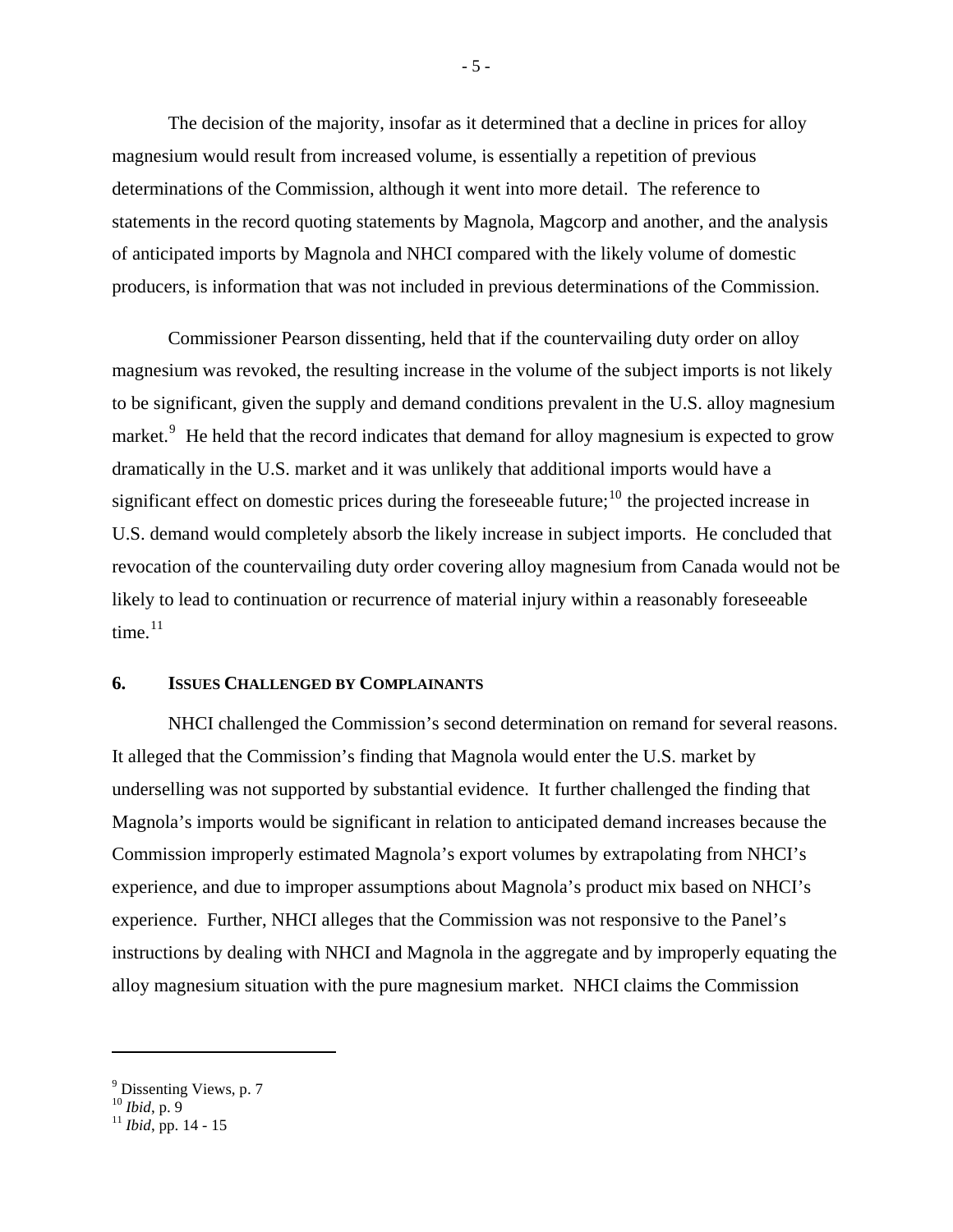<span id="page-8-0"></span>improperly challenged a fundamental conclusion of the Panel concerning anticipated demand, and generally alleged that the Commission failed to satisfy the legal standard for sunset determinations.

Québec alleges that the Commission finding on price suppression was flawed. It alleges that the Commission improperly relied on an "all others" rate that was eliminated by the Commerce Department as a result of another Panel decision. It also alleges that the Commission improperly ignored Panel instructions on volume and impact. It then reviews the minority views and requests the Panel to instruct the Commission to terminate the alloy order.

# **7. ANALYSIS OF THE PANEL**

#### **A. Price Underselling**

The Commission has consistently determined that Magnola would pursue a strategy of price underselling into the U.S. market due to its increased capacity, its need to enter the U.S. market by attracting new customers, its sales force of former Dow employees with contacts in the U.S. market, the high degree of substitutability of its products for other producers, and the need to price aggressively in order to enter the market. The Panel, in its second decision, made it clear that the Commission's, "statements concerning underselling and price cutting appear to be more in the nature of assumptions."<sup>[12](#page-8-1)</sup>

In its second determination on remand, the Commission added an analysis of market demand to show that the U.S. market could not absorb the increased shipments that were likely in the absence of the countervailing duty order. In addition, the Commission cited several specific pieces of information to bolster its findings.<sup>[13](#page-8-2)</sup> However, the Panel has concerns whether the evidence cited by the Commission rises to the level of substantial evidence, particularly in light of Matsushita Electric Industrial Co., Ltd. v. U.S.<sup>[14](#page-8-3)</sup> (Matsushita). In that opinion, the Court of Appeals for the Federal Circuit analyzed in some detail the type of evidence that it found convincing to support a Commission determination. The Commission offered three scenarios to

<span id="page-8-1"></span><sup>&</sup>lt;sup>12</sup> Panel's second remand decision, p. 5<sup>13</sup> Supra, p. 4

<span id="page-8-2"></span>

<span id="page-8-3"></span><sup>&</sup>lt;sup>14</sup> Matsushita Electric Industrial Co., Ltd. v. U.S., 750 F.2d 927; 1984 U.S. App.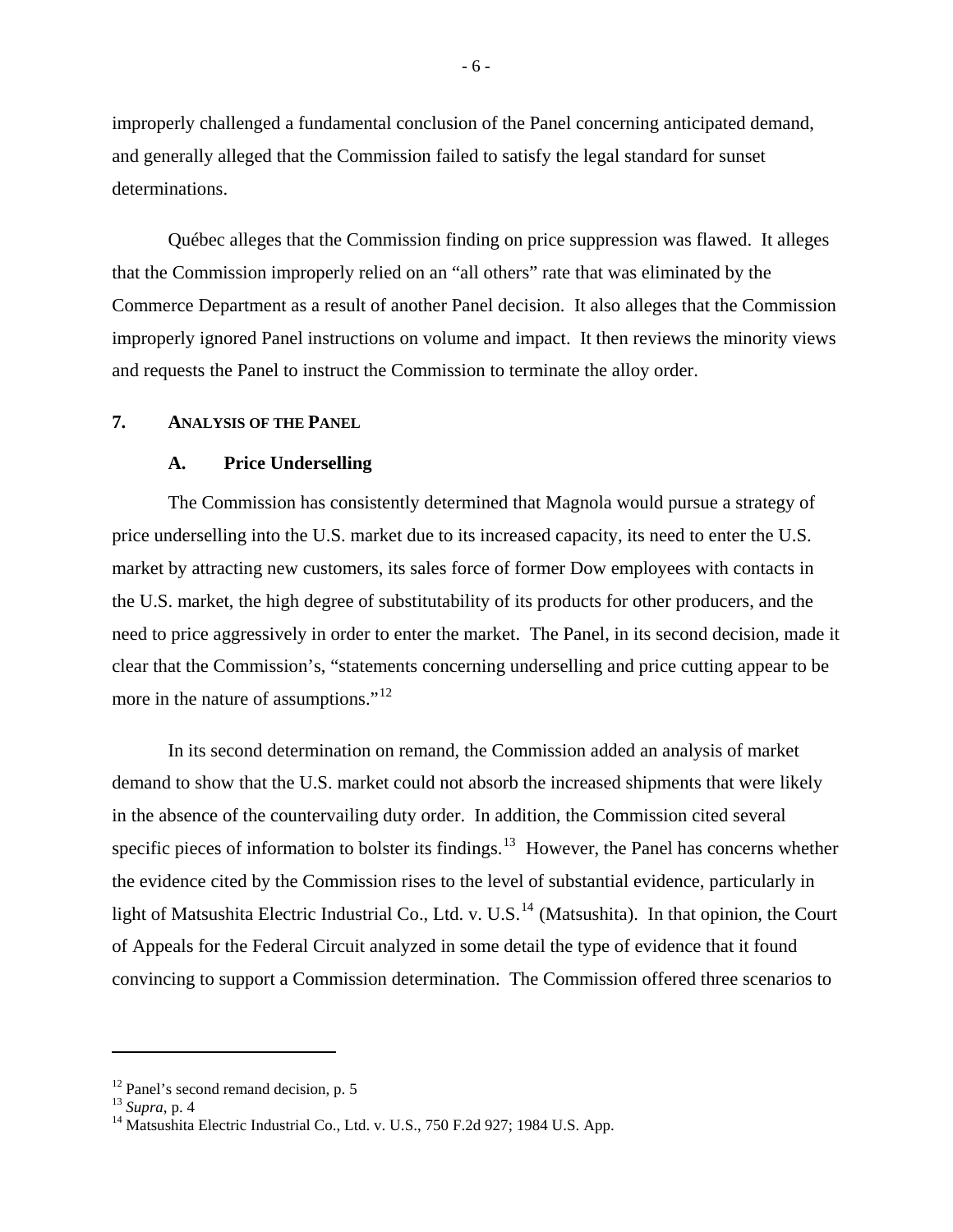support its affirmative threat determination, supported by the testimony of an industry expert. The Federal Circuit accepted that testimony as substantial evidence, because:

There may not be a word of truth in any of his testimony, but we are required to suppose otherwise, since it was given in person and under oath and subject to cross-examination, since his knowledge of the subject was obviously unsurpassed, and since no opposing testimony was introduced, as it easily could have been if Mr. Moss' testimony were false or if his opinions were erroneous.

The Moss testimony is just the kind a court must look for when it is required to review a determination under the "substantial evidence" standard. One who seeks to overturn a quasi-legislative determination, reviewed under that standard, without such testimony in support of his own position is undertaking a heavy load indeed.<sup>[15](#page-9-0)</sup>

In the present case the specific evidence cited by the Commission to support its price underselling determination was not presented orally under oath and was not subject to crossexamination. However, the affidavits were from industry participants who are industry experts, as in the Matsushita case. They were submitted properly via sworn affidavits in the course of the proceeding. They were also subject to challenge through briefs and submissions of counter evidence by opposing counsel. The Panel notes that NHCI and Quebec, although given the opportunity, chose not to challenge the references to price underselling in the specific evidence cited by the Commission. Complainants point to other evidence in the record, including affidavits and other positive evidence to support contrary findings, that may or may not have more probity than the specific evidence relied upon by the Commission.

While the Panel has expressed its concerns as to whether the evidence in this case constitutes substantial evidence, the recent decision by the Court of Appeals for the Federal Circuit (CAFC) in Nippon Steel,<sup>[16](#page-9-1)</sup> helps to clarify the situation. There, the CAFC determined that the Court of International Trade erred by overturning a decision of the Commission based on the court's careful analysis of the evidence. The CAFC reversed, after a thorough analysis, citing Altx Inc.<sup>[17](#page-9-2)</sup> for the proposition that, "we must affirm a Commission determination if it is reasonable and supported by the record as a whole, even if some evidence detracts from the

<span id="page-9-0"></span><sup>&</sup>lt;sup>15</sup> Matsushita, Additional Views of Senior Circuit Judge Nichols, p. 937.

<span id="page-9-1"></span><sup>&</sup>lt;sup>16</sup> Nippon Steel Corp. v. United States, No. 05-1404 (Slip Op., August 10, 2006).

<span id="page-9-2"></span><sup>&</sup>lt;sup>17</sup> Altx Inc. v. U.S.,  $370$  F. 3d 1108, 1121 (Fed. Cir. 2004).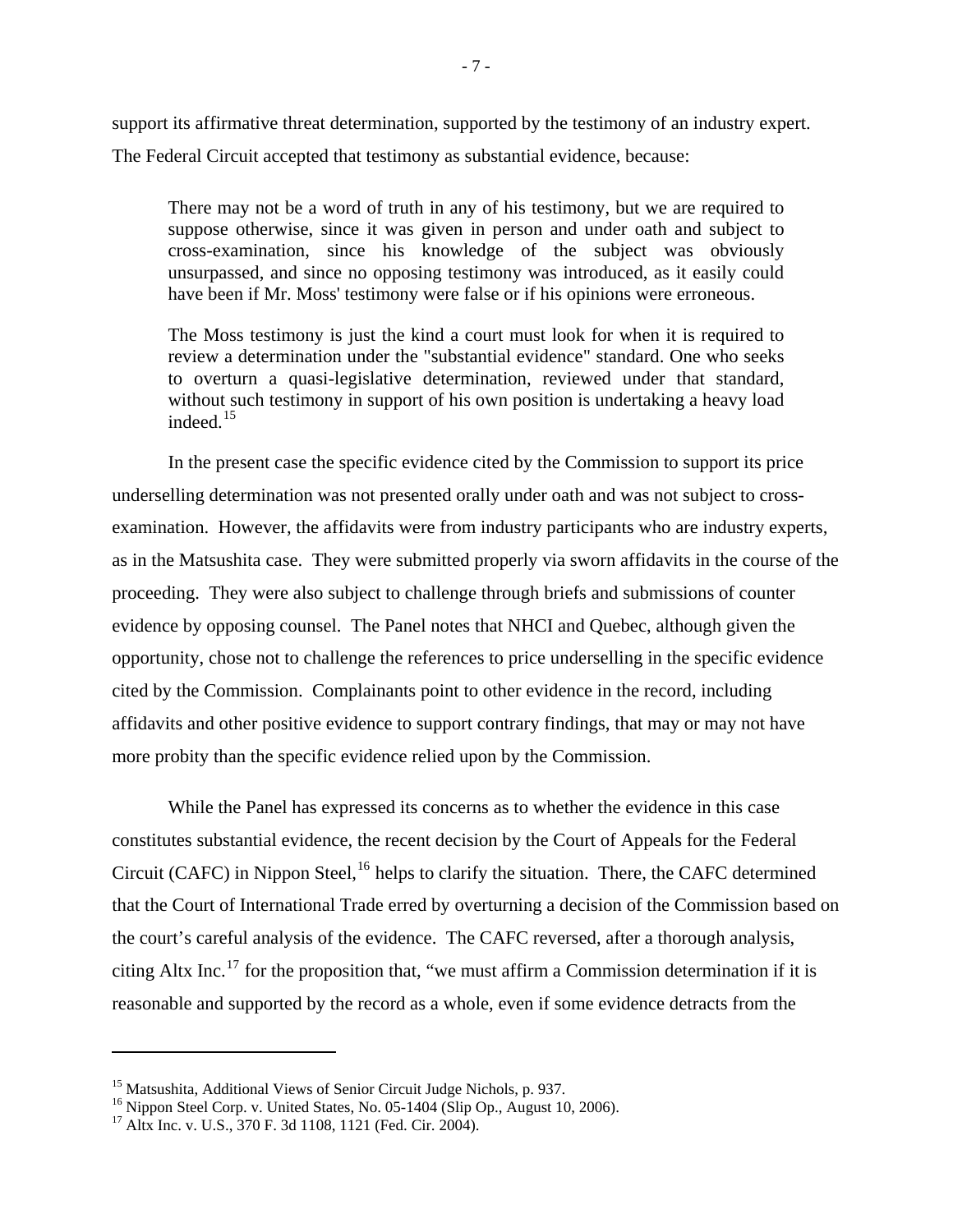<span id="page-10-0"></span>Commission's conclusion."[18](#page-10-1) The CAFC then elaborated further, "In short, we do not make the determination, we merely vet the determination."<sup>[19](#page-10-2)</sup> The CAFC then made clear that where there is substantial evidence to support both sides of an issue, the courts must defer to the Commission. "Substantial evidence exists on both sides of the issues. The Commission opted for one inference, and the Court of International Trade for another. In such a situation, however, the statutory substantial evidence standard compels deference to the Commission."<sup>[20](#page-10-3)</sup> The same principle applies to Panel reviews of Commission determinations. Despite the Panel's earlier concerns about the evidence, the specific new evidence cited by the Commission in its second determination on remand, taken in the context of the record as a whole, supports the price underselling determination.

### **B. Anticipated Demand and U.S. Capacity**

The Commission has made numerous findings as to the likely volume of subject imports in order to reach its conclusions. It incorporated in its entirety the findings in the original and first remand determinations, including:

- Canadian producers have flexibility to switch production between pure and alloy magnesium;
- Either NHCI or Magnola could switch a large amount of production;
- There is substantial additional capacity expected to be added by Magnola and NHCI;
- Magnola alone could eventually produce 63,000 metric tons of alloy, enough to saturate the Canadian and U.S. markets despite the growth in demand;
- There is already substantial market presence of subject imports from Canada;
- Both NHCI and Magnola stated they will focus on the alloy magnesium market;
- NHCI and Magnola have the ability to increase significantly exports to the U.S. market given its size and proximate location;
- There is limited demand for alloy magnesium in Canada; and

<span id="page-10-1"></span><sup>18</sup> Nippon Slip Op., *supra,* note 16, p. 10.

<span id="page-10-2"></span><sup>19</sup> *Ibid.,* p. 10. 20 *Ibid.,* p. 14.

<span id="page-10-3"></span>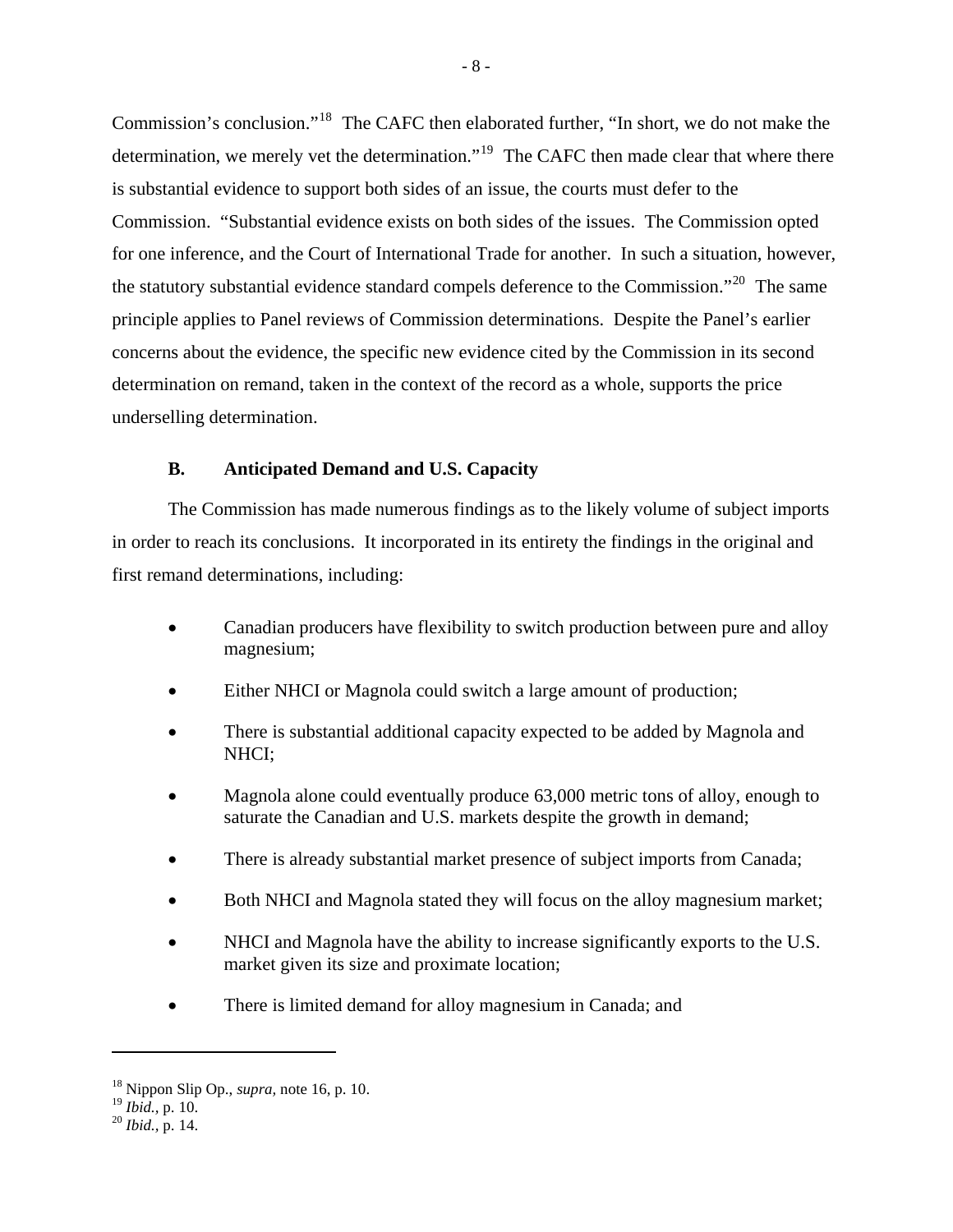NHCI has large inventory levels;

All of these considerations led the Commission to the conclusion that "subject Canadian producers are likely to export significant additional volumes of alloy magnesium from Canada to the United States within the reasonably foreseeable future if the countervailing duty order on alloy magnesium is revoked."<sup>[21](#page-11-0)</sup>

In the Second Determination on Remand, the Commission made additional findings to support its conclusions.<sup>[22](#page-11-1)</sup> These findings include an analysis of Magnola's projected volumes of imports, with calculations as to the minimum volumes of imports based on Magnola statements. The Commission also analyzed U.S. demand and capacity to conclude that U.S. capacity was sufficient to meet anticipated increases in demand for alloy magnesium. Its calculations on Canadian and U.S. industry capacity estimates and demand projections were based on evidence in the record. In fact, much of this evidence had already been considered by the Commission for the purposes of making its earlier findings on volume.

While it is correct that Magnola had not sold any alloy magnesium into the U.S. market, the Panel must evaluate whether it was reasonable for the Commission to extrapolate Magnola's product mix and export volumes based on NHCI's experience. The Commission relied upon statements made by Magnola in order to estimate the amount of alloy magnesium it would sell into the U.S. market. That type of evidence is reasonable for the agency to rely upon in making such an estimate. The range of estimated growth in demand was drawn from information submitted by NHCI and Magnola, and the Commission used the lowest estimate and highest estimate of the two to give the broadest range for demand growth. Within that range, the Commission used information submitted by the participants to make its calculations. This was a reasonable approach to take in a prospective sunset review. Therefore, the Panel finds that the Commission did not improperly estimate U.S. demand increases, product mix or capacity.

<span id="page-11-0"></span><sup>&</sup>lt;sup>21</sup> First Determination on Remand, pp.  $36 - 37$ 

<span id="page-11-1"></span><sup>&</sup>lt;sup>22</sup> Second Determination on Remand, pp. 15 - 17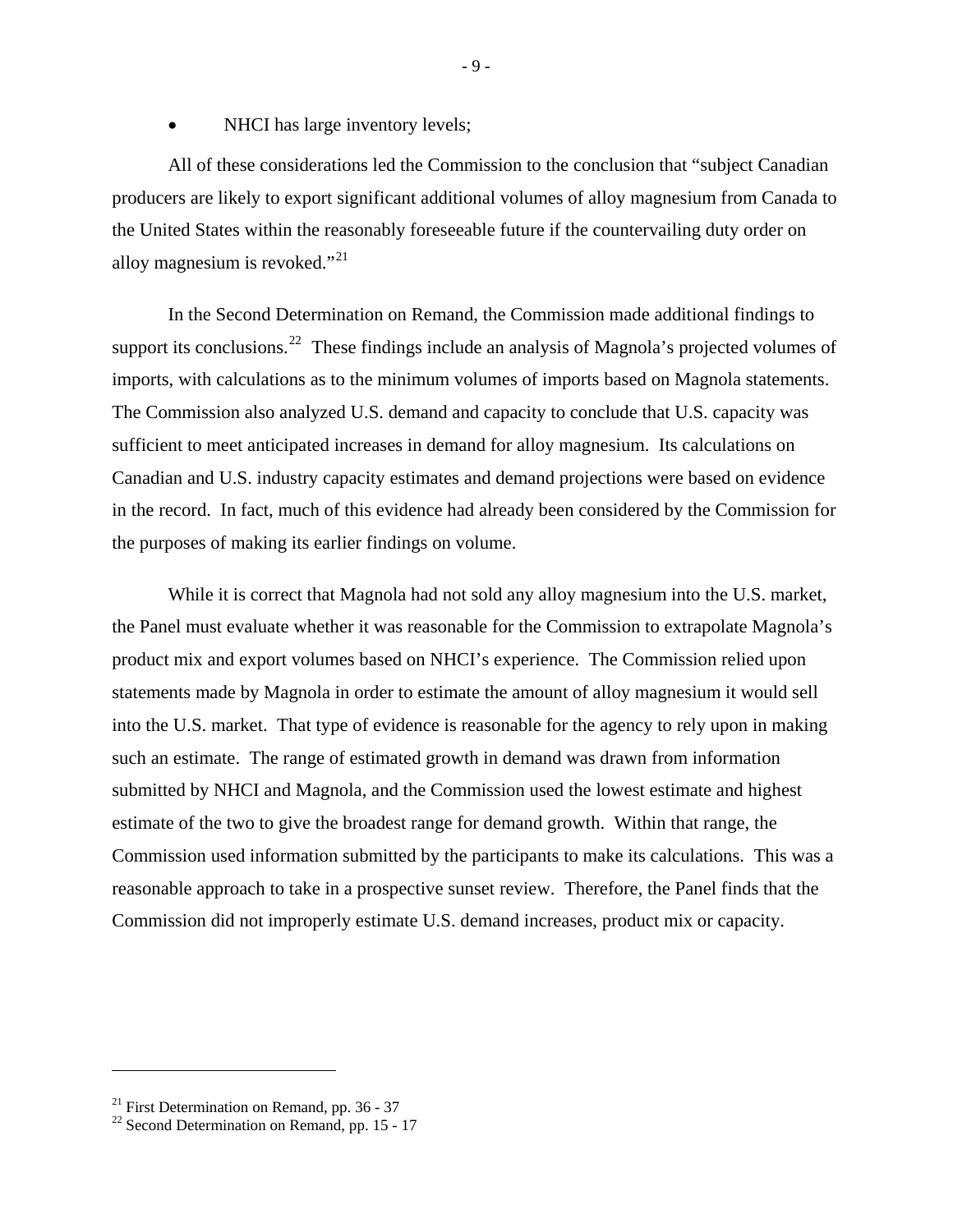# **C. Other Allegations Raised by Complainants**

<span id="page-12-0"></span>Concerning the NHCI allegations that the Commission was not responsive to the Panel's instructions, and improperly challenges a Panel conclusion, the Panel disagrees. In making its price underselling finding, the Commission clearly attempted to meet all of the instructions in the Panel's opinion. It took exception to some statements in the Panel decision, and sought to clarify those points. There is nothing improper in such an exercise, especially when conducted as a means to improve the Panel's understanding of the factual and legal basis of the findings under review. Therefore the NHCI challenges on these points fail.

Québec challenged the Commission's price finding that has been analyzed above. In addition, Québec challenged the Commission's use of the "all others" rate because that rate was eliminated to comply with another Panel's instructions. The Commission responded that the rate was eliminated, but that a rate for Magnola could be determined when it began shipments and the Commerce Department undertook an administrative review.<sup>[23](#page-12-1)</sup> This is legally correct and therefore the Commission's determination on remand commits harmless error, in this instance.

Québec also challenges the Commission's adoption of its previous views on volume and impact. The Panel instruction covered volume, price and impact, which the Commission addressed in the new determination by adopting some of its previous reasoning. This approach is in compliance with the instructions of the Panel.

#### **D. Analysis of the Commission Determination on Remand**

The Panel analyzes the second determination on remand as a whole in order to ensure that all issues determined by the Commission are properly reviewed under U.S. law. Under U.S. law, the Commission is tasked with considering a variety of factors in making a sunset determination. The Commission is required to revoke a countervailing or antidumping duty order unless it makes a determination that revocation of an order "would be likely to lead to continuation or recurrence of material injury within a reasonably foreseeable time."<sup>[24](#page-12-2)</sup> Sunset analysis is different from that in an original antidumping or countervailing duty investigation,

<span id="page-12-1"></span><sup>&</sup>lt;sup>23</sup> Response of the Commission in Support of Remand Determination, May 10, 2006, pp. 11 – 13

<span id="page-12-2"></span> $^{24}$  19 U.S.C. § 1675a(a)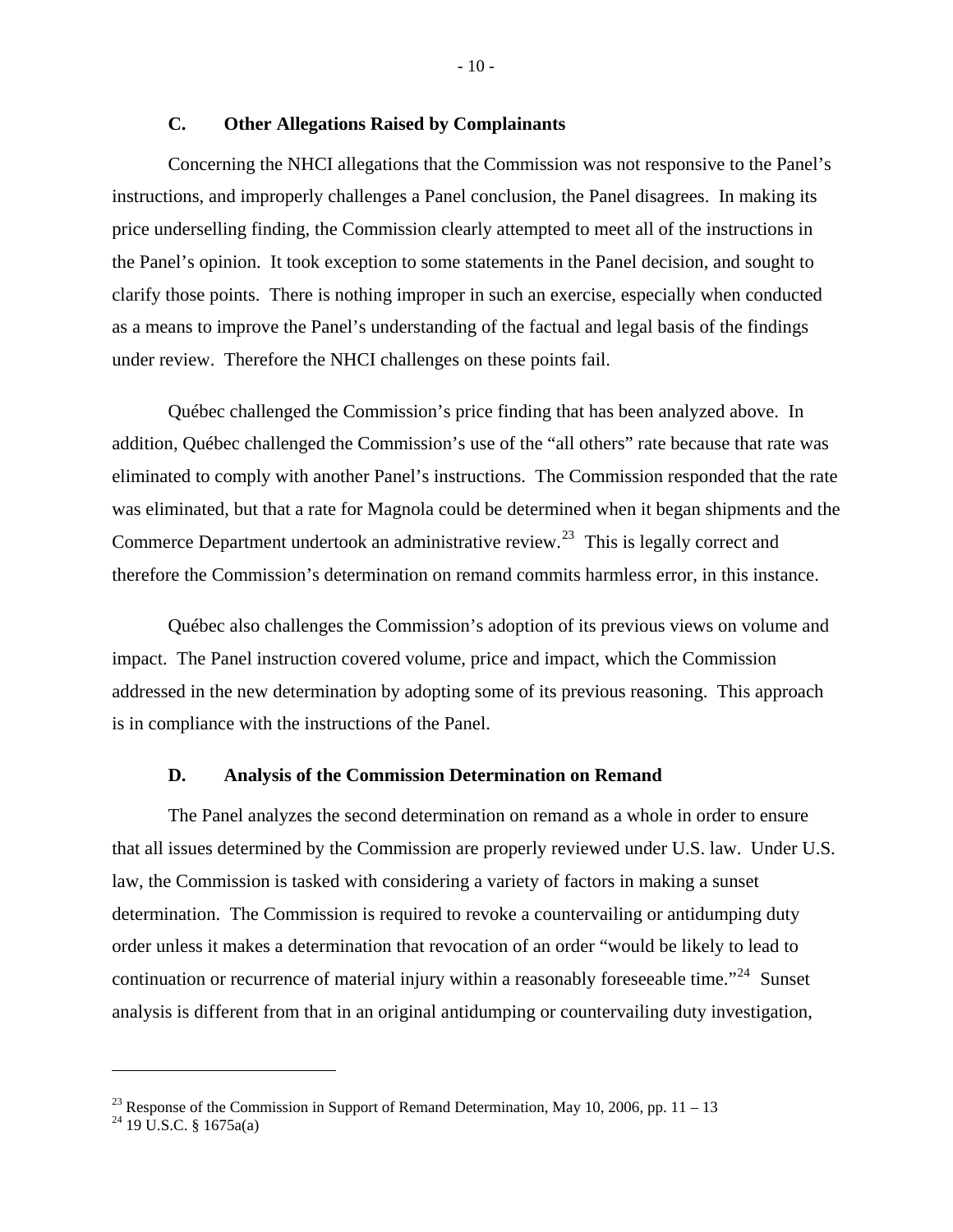where actual or threatened material injury must be assessed.<sup>[25](#page-13-0)</sup> Unlike the material injury standard in original investigations, the statutory sunset review standard is prospective and "inherently predictive and speculative" in nature.<sup>[26](#page-13-1)</sup> The sunset review statute focuses on "likelihood of injury" and directs the Commission to take into account, aside from volume, price and impact on the industry: its prior injury determinations, whether any improvement in the state of the industry is related to the order under review, and whether the industry is vulnerable to material injury if the order is revoked.<sup>[27](#page-13-2)</sup> The statute further provides that "[t]he presence or absence of any factor which the Commission is required to consider … shall not necessarily give decisive guidance with respect to the Commission's determination …"[28](#page-13-3) This provision leaves significant latitude to the Commission to weigh all of the available evidence in the record regarding a myriad of factors and draw reasonable inferences from the evidence it finds most persuasive.[29](#page-13-4) While, "… the Commission must consider all factors, no one factor is necessarily dispositive."<sup>[30](#page-13-5)</sup> This point is made clear as to the basis for the Commission determination, whether as an original determination or on remand:

Basis for determination. The presence or absence of any factor which the Commission is required to consider under this subsection shall not necessarily give decisive guidance with respect to the Commissions determination of whether material injury is likely to continue or recur within a reasonably foreseeable time if the order is revoked or the suspended investigation is terminated. In making that determination, the Commission shall consider that the effects of revocation or termination may not be imminent, but may manifest themselves only over a longer period of time. $31$ 

(i) Conditions of Competition

The Commission analyzed the conditions of competition in all three determinations. The Commission found that U.S. demand was growing, as described previously. It found that producers of pure and alloy magnesium could switch easily between them, based on evidence in the record. There is a high degree of substitutability between domestic alloy magnesium and

<span id="page-13-0"></span><sup>&</sup>lt;sup>25</sup> 19 *Ibid* § 1677(7)<br><sup>26</sup> SAA at 883.

<span id="page-13-2"></span><span id="page-13-1"></span><sup>27 19</sup> U.S.C. § 1675a(a)(1).

<span id="page-13-3"></span><sup>28 19</sup> *Ibid* § 1675a(a)(5).

<span id="page-13-4"></span> $^{29}$  SAA at 869.<br> $^{30}$  *Ibid* at 886.

<span id="page-13-6"></span><span id="page-13-5"></span> $31$  *Ibid* § 752(a)(5).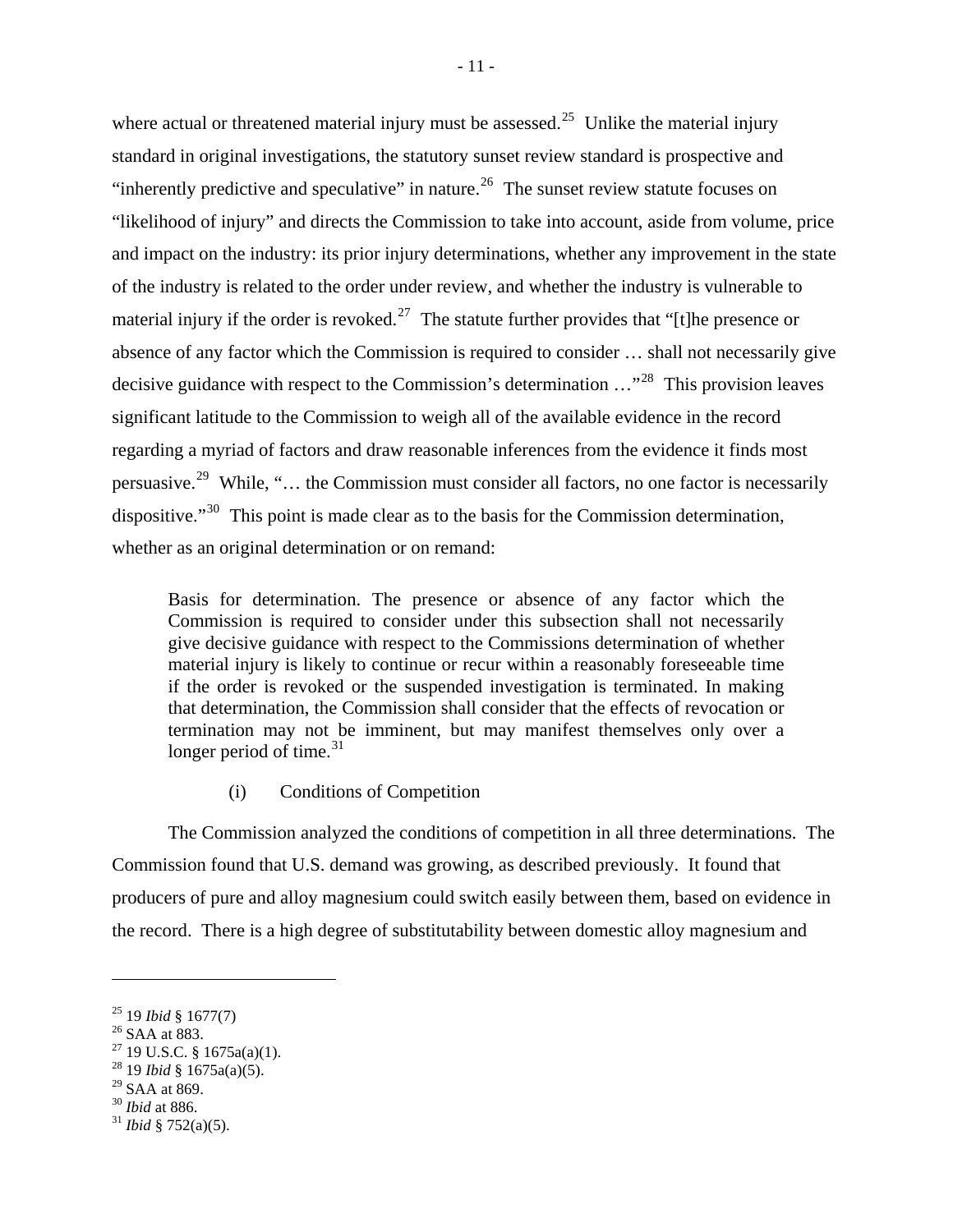subject imports, and that the market is highly price competitive. All producers must be certified or pre-qualified and products are comparable on many terms. Purchasing patterns are stable and purchasers change suppliers only infrequently, although some purchases may seek new suppliers in the next two years. Subject imports maintain a sizeable presence in the U.S. alloy market. Contracts with large purchasers in the alloy magnesium market generally have price matching clauses that force producers to meet the lowest price in the market. The Commission also made findings as to the imminent entry of Magnola, particularly noting the 63,000 metric tons of additional capacity that would make it the largest single producer in North America.<sup>[32](#page-14-0)</sup> It also found that Magnola was actively soliciting potential customers in the United States. These findings are not challenged in this phase of the Panel review, except to the extent that they have been dealt with in the demand analysis above. They are hereby AFFIRMED.

(ii) Volume Findings

These findings are analyzed above and are hereby AFFIRMED.

(iii) Price Findings

 $\overline{a}$ 

The Commission findings as to price underselling have been analyzed above. The Commission also made alternative findings that subject imports would be likely to depress prices due to the inelastic demand for alloy magnesium and the contract provisions prevalent in the market place even without a specific price underselling strategy by Magnola. There is ample evidence in the record cited to support this proposition. The Commission's findings as to the price depressing effects of higher Canadian production, linked to the inelastic demand and contract practices prevalent in the industry are reasonable and supported by substantial evidence on the record, and therefore they are hereby AFFIRMED.

<span id="page-14-0"></span> $32$  Repeating its original finding in Magnesium from Canada, Determination and Views of the Commission, USITC Pub. 3324, July 2000, p. 12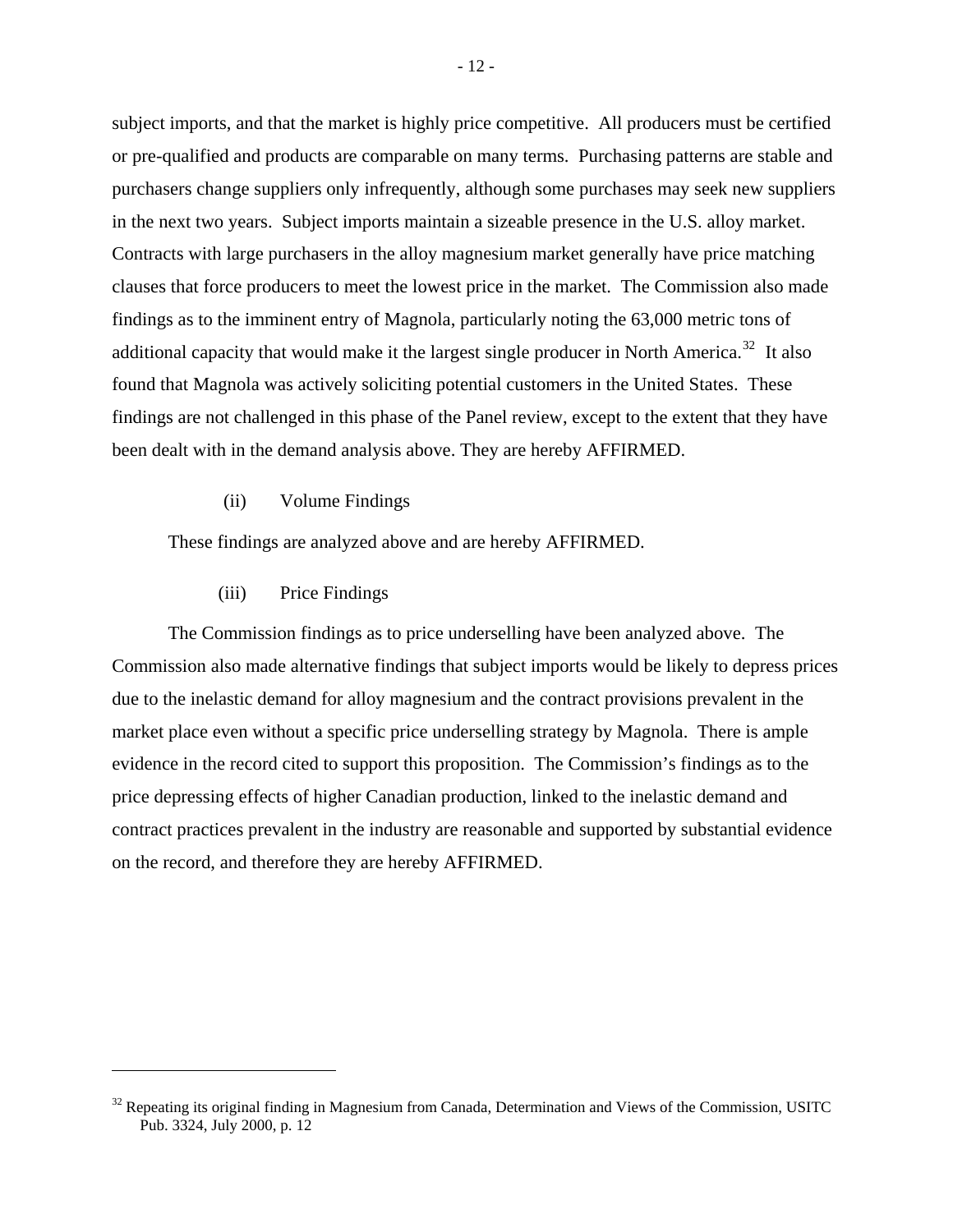#### (iv) Likely Impact

The Commission adopted its findings on impact from the Original Sunset Determination. There the Commission found that NHCI had increased its market share, resulting in higher domestic inventories and lower prices. Because domestic plants producing alloy could only produce pure magnesium and no other products, industry-wide price declines would lead to reductions in revenues. While the industry was not vulnerable, the Commission found that it was showing signs of weakness. The Commission analyzed Magcorp's situation, because it had become the entire U.S. industry with the withdrawal of Dow from the market. The imminent entry of Magnola and increased capacity by NHCI would weaken the industry and prevent it from turning its financial condition back around despite the new cell technology that would increase capacity. According to the Commission, revocation of the countervailing duty order would likely lead to a significant increase in the already high volume and market share of subject imports at prices that would undersell the domestic like product and significantly depress U.S. prices. The Commission then noted others related effects:

… the price and volume declines would likely have a significant adverse impact on the production, shipment, sales, and revenue levels of the domestic industry. The reduction in the industry's production, sales, and revenue levels would have a direct adverse impact on the industry's profitability as well as its ability to raise capital and make and maintain necessary capital investments. In addition, we find it likely that revocation of the orders will result in commensurate employment declines for the industry.  $33$ 

As a result, the Commission, by a majority, found that the impact of the revocation of the countervailing duty order "would be likely lead to continuation or recurrence of material injury to the domestic alloy magnesium industry within a reasonably foreseeable time".<sup>[34](#page-15-1)</sup> The Panel has reviewed this finding in light of the complaints, challenges, briefs and other documents filed in this Panel review, and concludes that the Commission impact finding must be AFFIRMED.

<span id="page-15-0"></span><sup>&</sup>lt;sup>33</sup> Second Determination on Remand, p. 26.

<span id="page-15-1"></span><sup>34</sup> *Ibid.*, p. 18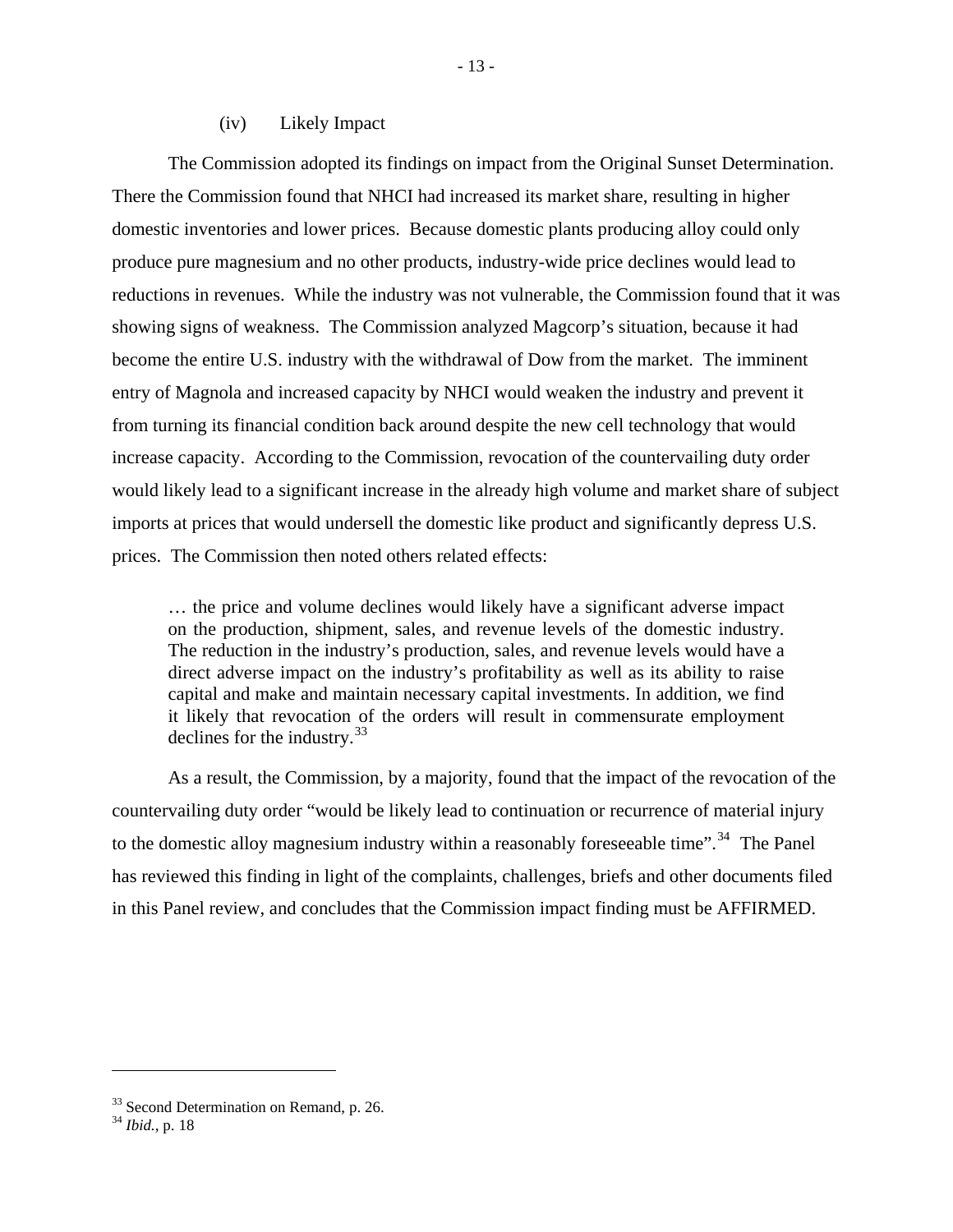# **E. Conclusion**

<span id="page-16-0"></span>While the Panel had some reasonable concerns about the evidence supporting the Commission's price underselling finding, the totality of the Commission's determination, including its alternative price depression finding, is reasonable, made in accordance with law, and supported by substantial evidence on the record as a whole. Therefore, the second determination on remand is hereby AFFIRMED.

# **8. ORDER**

The Panel hereby ORDERS the NAFTA Secretary to issue a Notice of Final Panel Action at the appropriate time under the Article 1904 Panel Rules.

Dated October 6, 2006

E. Neil McKelvey

E. Neil McKelvey, Chair

Mark R. Sandstrom

Mark R. Sandstrom

James R. Holbein

James R. Holbein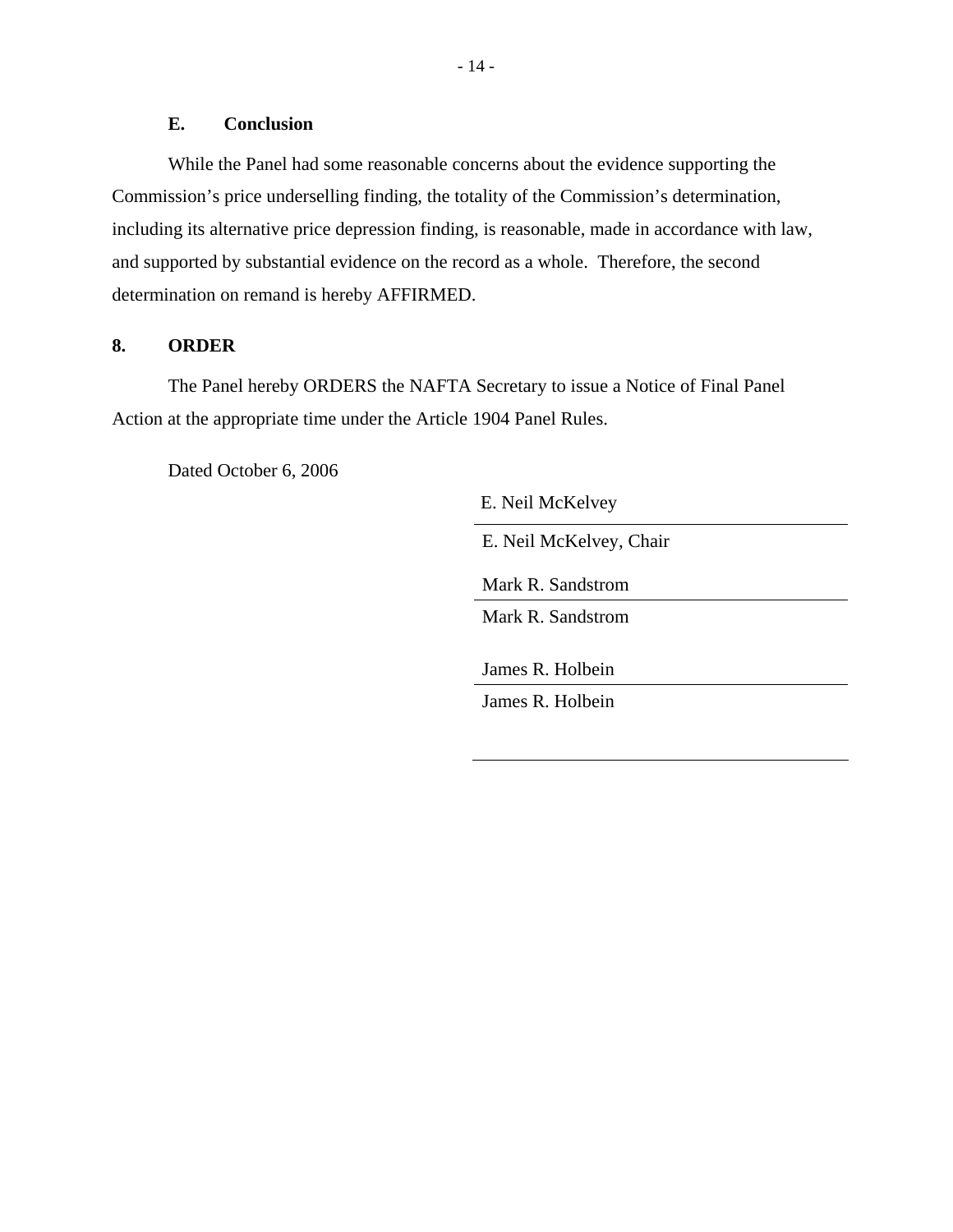#### **NON-PROPRIETARY**

#### **DISSENTING OPINION**

# BY PANEL MEMBERS HINES AND LACOSTE

#### **A. Introduction**

 $\overline{a}$ 

There are two basic issues in the present review. The first relates to the Commission's determination "that underselling by Magnola would be likely"  $\frac{1}{1}$  $\frac{1}{1}$  $\frac{1}{1}$  which was a response to a specific order of the Panel in its second remand decision of January 17, 2006. The second issue, brought forward again by the Commission in its determination, concerns the likely effect of the revocation of the countervailing duty order (the "Order") on the alloy magnesium industry in the U.S.

We share the view of the majority as to the applicable legal standards in a sunset review. However, we differ in our view as to the requirements of the legal precedents regarding what constitutes "substantial evidence". Our dissent does not attempt to weigh contradictory evidence or indicate a preference for one set of conclusions over another. Rather, our concern is directed to identifying the substantive evidence underlying the Commission's determination in relation to the legal requirement that justification for the continuation of the Order must be attributable to some degree to the price and volume effects on the domestic industry of revocation of the Order rather than other factors such as the likely effect on the industry of increases in the volume of imported goods irrespective of whether the Order is continued or not.

<span id="page-17-0"></span><sup>&</sup>lt;sup>1</sup>Views of the Commission, Second Remand Determination, p.12.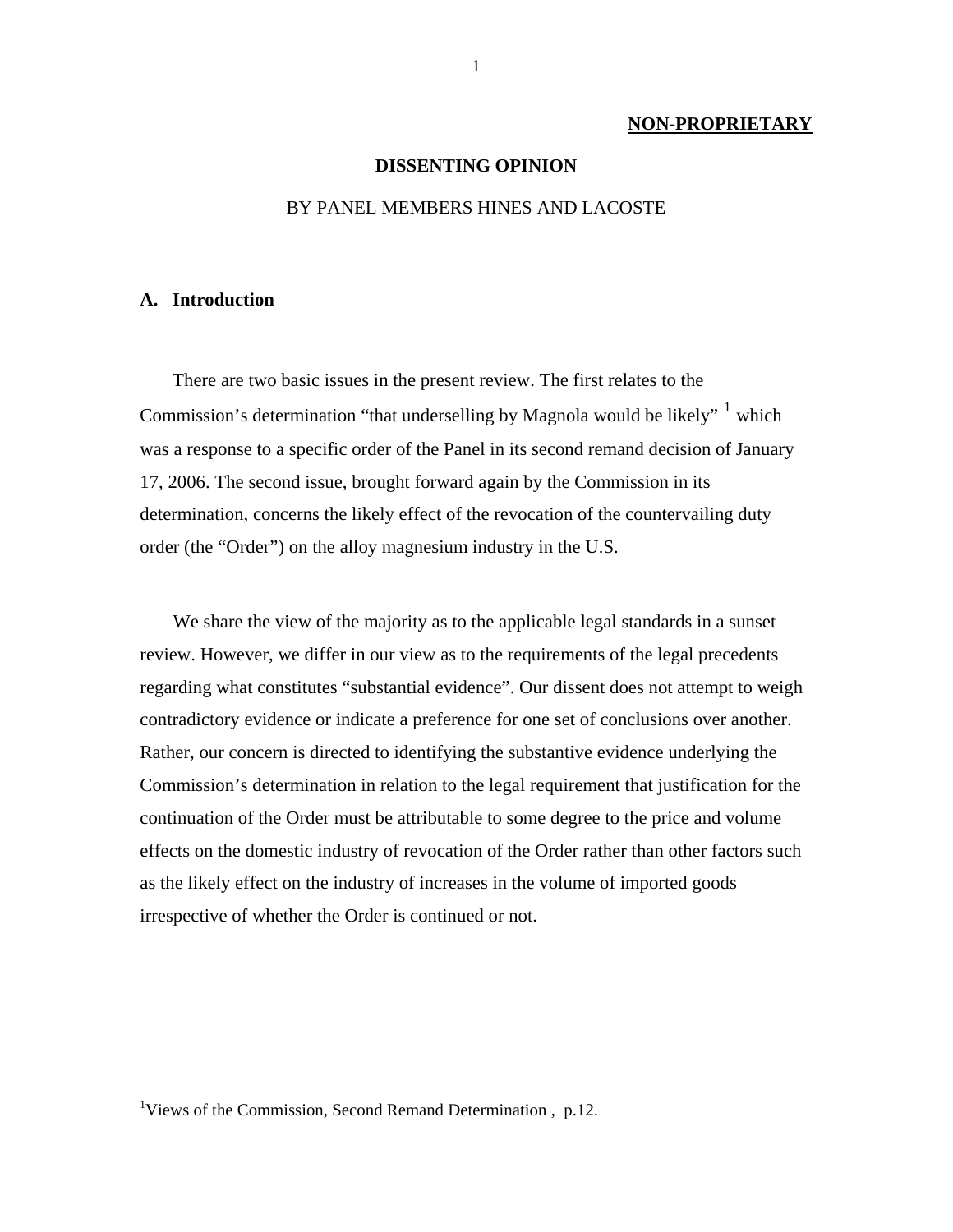#### *B. Price underselling by Magnola*

The Commission has consistently determined that Magnola would pursue a strategy of price underselling into the U.S. market due to its increased capacity, its need to enter the U.S. market by attracting new customers, its sales force of former Dow employees with contacts in the U.S. market, the high degree of substitutability of its products for those of other producers, and the need to price aggressively in order to enter the market. The Panel, in its second Remand, made it clear that the Commission's "statements concerning underselling and price cutting appear to be more in the nature of assumptions  $"$   $^2$  $^2$ .

In its second determination on remand, the Commission cited several specific pieces of information to support its findings concerning Magnola's pricing intentions.<sup>[3](#page-18-1)</sup> It is important to note that the only new evidence cited by the Commission in this instance was the reference to a third-hand statement concerning possible future sales at \$1.30 per pound. However, we find that this evidence cited by the Commission does not rise to the level of substantial evidence, particularly in light of Matsushita Electric Industrial Co., Ltd. v. U.S.  $<sup>4</sup>$  $<sup>4</sup>$  $<sup>4</sup>$  ("Matsushita").</sup>

 In that opinion, the Court of Appeals for the Federal Circuit analysed in some detail the type of evidence that it found convincing to support a Commission's determination. In that case, the Commission offered three scenarios to support its affirmative threat determination, supported by the testimony of an industry expert. The Federal Circuit accepted that testimony as substantial evidence, because:

"There may not be a word of truth in any of his testimony, but we are required to suppose otherwise, since it was given in person and under oath and subject to cross-examination, since his knowledge of the subject was obviously unsurpassed, and since no opposing testimony was introduced,

<span id="page-18-0"></span><sup>&</sup>lt;sup>2</sup> Panel's second remand decision, p.5.

<span id="page-18-1"></span><sup>&</sup>lt;sup>3</sup> Views of Commission, Second Remand Determination, page 14.

<span id="page-18-2"></span><sup>4</sup> 750 F. 2d 927 (Fed. Cir. 1984).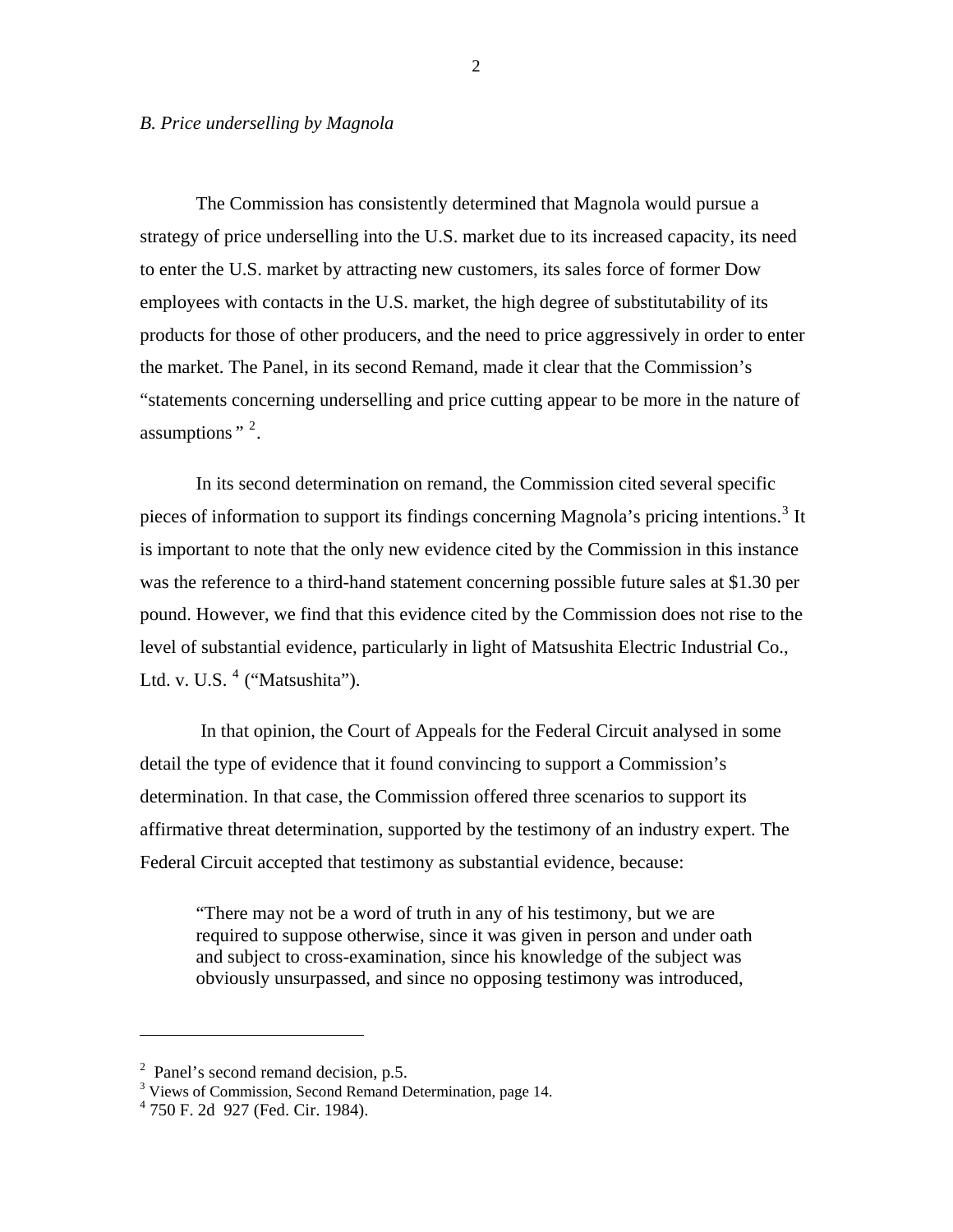as it easily could have been if Mr. Moss' testimony were false or if his opinions were erroneous.

The Moss testimony is just the kind a court must look for when it is required to review a determination under the "substantial evidence" standard. One who seeks to overturn a quasi-legislative determination, reviewed under that standard, without such testimony in support of his own position is undertaking a heavy load indeed."<sup>[5](#page-19-0)</sup>

This characterisation of the evidence contrasts sharply with the current case.

The Court of Appeals recently  $<sup>6</sup>$  $<sup>6</sup>$  $<sup>6</sup>$  revisited the definition of "substantial evidence",</sup> both from a legislative and judicial point of view:

"In the legislative history of the APA, which adopted the "substantial evidence" standard of judicial review for certain agency decisions, see 5 U.S.C. § 706(2)(E), the Senate Judiciary Committee report recognized the difficulty of precise definition:

As a matter of language, substantial evidence would seem to be an adequate expression of law. The difficulty comes about in the practice of agencies to rely upon (and of courts to tacitly approve) something less – to rely upon suspicion, surmise, implications or plainly incredible evidence. It will be the duty of the courts to determine in the final analysis and in the exercise of their independent judgment, whether on the whole record the evidence in a given instance is sufficiently substantial to support a finding, conclusion, or other agency action as a matter of law."

The Court also reiterated the *Universal Camera* standard:

" Accordingly, the Court in Universal Camera instructed that, under the substantial evidence standard, 'a reviewing court is not barred from setting aside a Board decision when it cannot conscientiously find that the evidence supporting the decision is substantial, when viewed in the light that the record in its entirety furnishes, including the body of evidence opposed to the Board's view.' $7$ "

<span id="page-19-0"></span><sup>5</sup> *Ibid*, Additional Views of Senior Circuit Judge Nichols at 937.

<span id="page-19-1"></span> $6$  Nippon Steel Corp. V. United States, No. 05-1404,-1417 (August 10, 2006) at p. 9.

<span id="page-19-2"></span><sup>7</sup> Universal Camera Corp. V. NLRB, 340 U.S. 474, at p.467-468.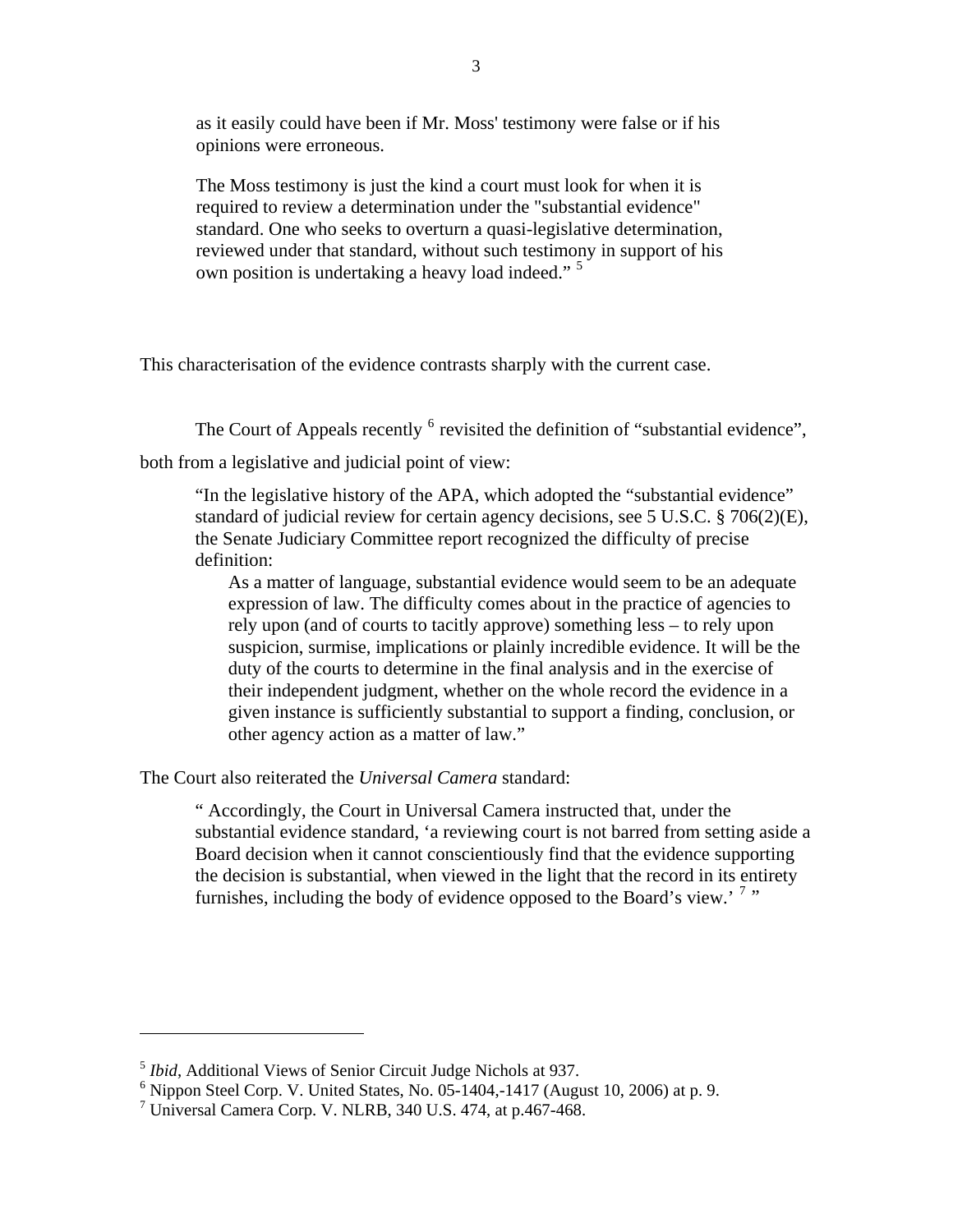Accordingly, although the attorneys for the Gouvernement du Québec and Norsk Hydro Canada, Inc. ("NHCI") in this case did not bring forward an evaluation of the substantiality of the new evidence, we are bound by the Court's instruction to review it "in the light of the record in its entirety".

The main specific evidence cited by the Commission to support its determination "that underselling by Magnola would be likely" is found in a statement that was introduced in the form of an affidavit  $\delta$ . The affidavit was made by [ ], an executive from Magcorp. It refers to a statement heard during a meeting with [ ], a senior officer of [ ], a U.S. purchaser-client for alloy magnesium. This senior officer told him "that [ ] of Magnola Metallurgical Inc. ("Magnola") had told him that Magnola would make alloy magnesium available to [ ] through Noranda during the year 2000, priced in "the \$1.30's" per pound."  $9$ , a figure significantly below the then market price  $10$ . It was signed before the inquiry and submitted after the hearing, eight months after its signature. At the time of the filing of the affidavit, the alloy magnesium purchaser was no longer doing business with Magcorp  $11$ . The same senior officer of the U.S. alloy magnesium purchaser later signed the certification statement in the questionnaire filed with the Commission in this review. [12](#page-20-4) Magcorp also filed such a questionnaire.  $^{13}$  $^{13}$  $^{13}$  Neither made reference to this pricing statement in their answers to the questionnaire.

<span id="page-20-0"></span><sup>&</sup>lt;sup>8</sup> Confidential Record ("CR") doc. No. 24, Posthearing brief Attachment 11. We note that two other documents were referred to by the Commission ( Magcorp Posthearing Brief, Attachment 3 and Magcorp Prehearing Brief, Exhibit 31). They do not constitute "direct" nor "circumstantial " evidence that is "substantial" as they are statements or expression of opinions that could have many meanings other than a "clear indication that Magnola would engage in underselling" (Second Remand

Determination, page 14).

<span id="page-20-1"></span><sup>&</sup>lt;sup>9</sup> *Ibid.* Parenthesis to conceal names.

<span id="page-20-2"></span><sup>&</sup>lt;sup>10</sup> Confidential List No. 2, Document No. 49, June 26, 2000 Staff Report to the Commission  $(\times$  SR »),

Table V-2 , p V-8.

<span id="page-20-3"></span> $11$  CR doc. No 63, sect. III-29.

<span id="page-20-4"></span> $12$  CR doc. No 63.

<span id="page-20-5"></span> $13$  CR doc. No 93.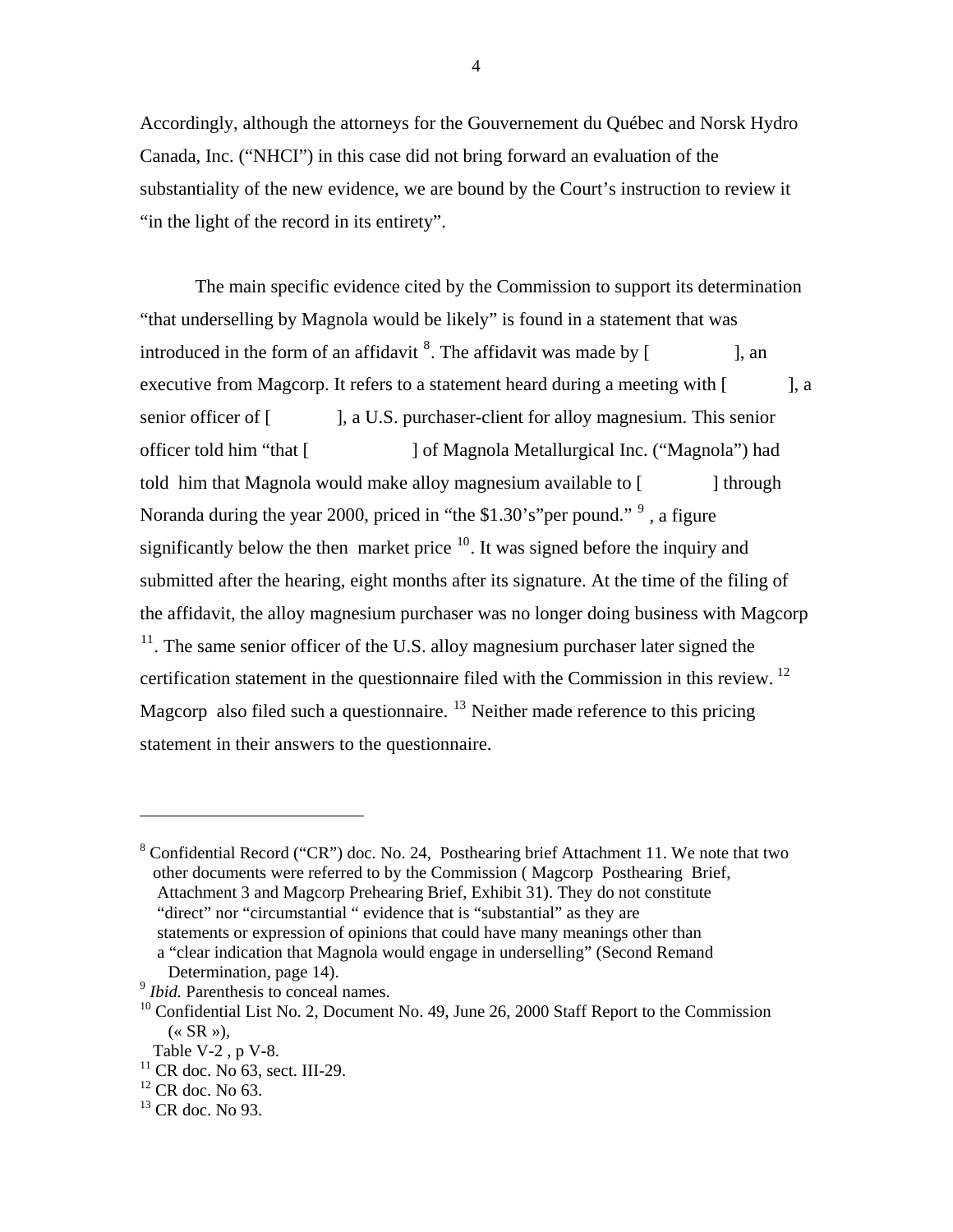The Magcorp officer introducing that evidence did testify in person at the hearing but did not mention the statement made in his prior affidavit that was never submitted before or at the hearing, as it easily could have been, and, as such, his affidavit was not subject to cross-examination. The U.S. alloy purchaser-client's senior officer to whom he refers also testified at the hearing but did not mention the price underselling statement. This latter person did not sign an affidavit nor was he under oath when reporting the price underselling statement. Because of the late filing of the affidavit, he could not be crossexamined on this issue.

Because of the nature and the content of this document, it cannot be considered as "expertise evidence".

Moreover, this evidence is contradicted by other positive evidence, including a letter by the same Magnola's senior officer referred to above specifically denying intentions to undersell. <sup>[14](#page-21-0)</sup> This denial was not refuted in subsequent Final Comments that refuted other aspects of the same letter. <sup>[15](#page-21-1)</sup>

 This evidence does not meet the standards set in Matsushita and it is plainly incredible, to use the words of the Judiciary Committee. Therefore, we cannot conscientiously find that the evidence supporting price underselling by Magnola is substantial. Consequently, the Commission's conclusion as to price underselling by Magnola cannot be affirmed. Had this review consisted only of this determination, as per this Panel's second remand order, we would have ordered accordingly.

<span id="page-21-0"></span><sup>&</sup>lt;sup>14</sup> CR Attachment to doc. 29 and 31, both at page 8.

<span id="page-21-1"></span> $15$  CR doc. No 46 and 48.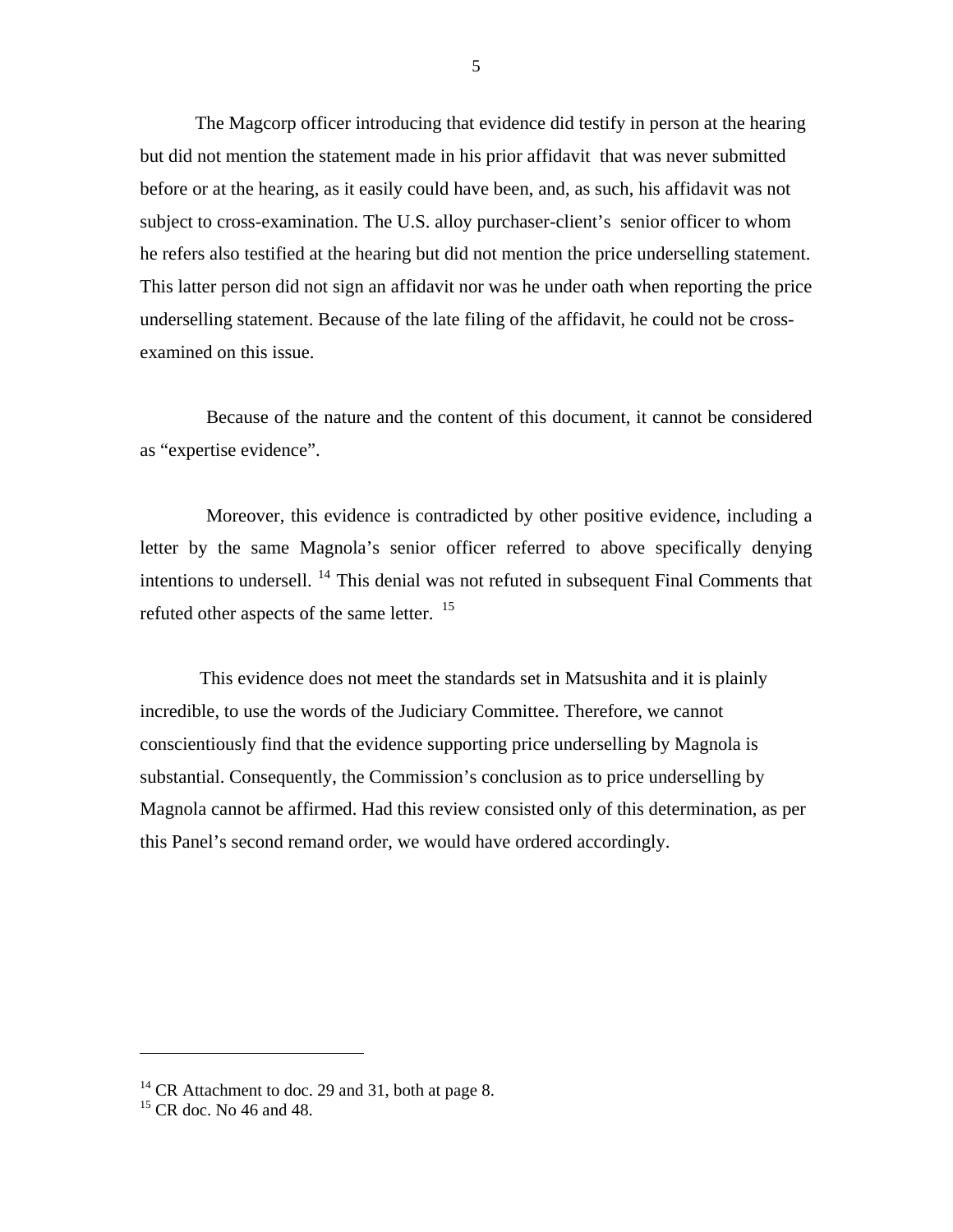# **C. The likely volume, price effect and impact of imports if the order is revoked**

The Commission stated its main findings as follows  $16$ :

"…the record shows that a large increase in the volume of subject imports from both Norsk Hydro Canada, Inc. ("NHCI") and Magnola was likely in the event that the countervailing duty order was revoked."

"We stress that, event though we find underselling by subject imports to be likely, our finding of likely price effects rests also on the likelihood of price depression as a result of the substantial increase in the volume of subject imports."

Our review focuses on whether the likely effect of the revocation of the Order would likely lead to the continuation or recurrence of material injury or threat of material injury within a reasonably foreseeable time. In so doing, we consider the likely volume/price effect and impact of subject imports on the industry in the U.S. As the first remand order by this Panel clearly states:

> "…it is the revocation of the duties on the subject goods, not the subject goods themselves, that must give rise to the relevant injurious condition."<sup>[17](#page-22-1)</sup>

# 1. Likely volume of subject imports

The Commission examined a large volume of data from the Record to establish the likely volume of subject imports. Even though the Commission's analysis must by its nature be predictive in a sunset review, record evidence must be put in the perspective of the alloy magnesium industry in the U.S. before projections can be used in any analysis. In our view the relevant record evidence consists of the following:

<span id="page-22-0"></span><sup>&</sup>lt;sup>16</sup> Views of the Commission, Second Remand Determination at p. 4 and 5.

<span id="page-22-1"></span><sup>&</sup>lt;sup>17</sup> Panel's First Remand Determination, at page 9.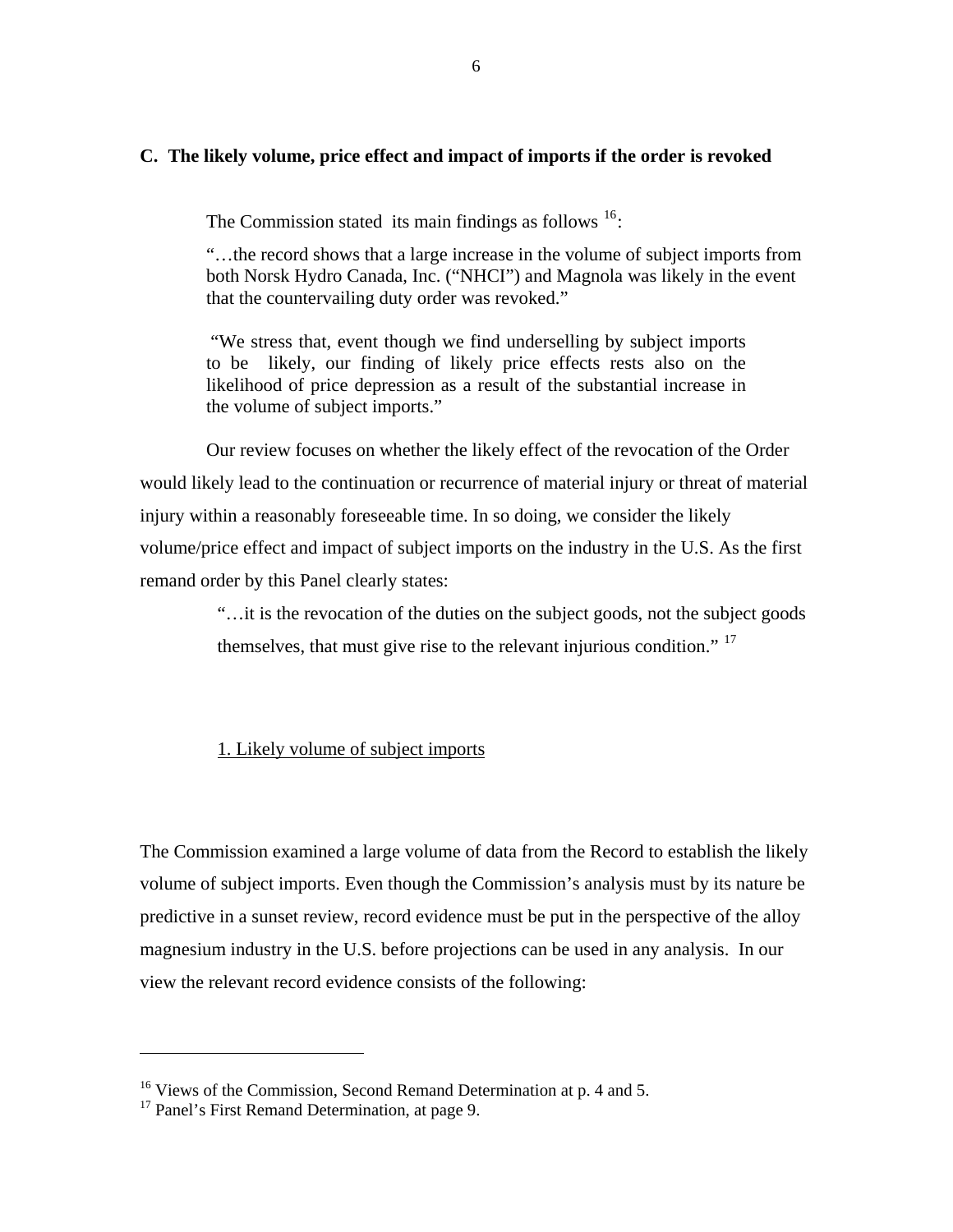- The Canadian share of the U.S. market for alloy magnesium was [1% in 1998. It was  $\lceil$  1% in 1999 and represented then  $\lceil$  1 thousands metric tons. <sup>[18](#page-23-0)</sup>
- The U.S. domestic industry produced [ ]metric tons of alloy magnesium in 1991 and [ ] metric tons in [19](#page-23-1)99. Its combined capacity utilisation rate was then  $[$  1%. <sup>19</sup>
- The demand for alloy magnesium in the U.S. increased from  $\lceil$  lmetric tons in 1991 to  $\lceil \cdot \rceil$  lmetric tons in 1999. <sup>[20](#page-23-2)</sup>
- Assuming a growth rate of 10% per annum (as participants suggested rates between [  $\frac{1}{6}$  and  $\frac{1}{6}$  |  $\frac{1}{6}$  for 2001 and 2002) <sup>[21](#page-23-3)</sup>, the U.S. demand in 2001 should be about [ ]thousands metric tons higher than 1999, i.e. [ ] thousands metric tons.
- In 1999, NHCI (the only Canadian producer) shipped [ ] metric tons of alloy magnesium in the U.S. and its overall capacity of production for pure and alloy magnesium was at  $\lceil 1\% \rceil$ . <sup>[22](#page-23-4)</sup> It could not easily change its production mix as most of its shipments were  $\lceil$  1.  $^{23}$  $^{23}$  $^{23}$  It had announced in 1997 two projects in stages for new production facilities. These projects had not started at the end of the review period and NHCI stated it did not anticipated any of these to be operational before the end of 2001. <sup>[24](#page-23-6)</sup> Consequently, at full capacity at the end of 2001, it could then only add [ ] thousands metric tons to its production.
- The Record states Magnola's intention to export to the U.S. market [ ] thousands metric tons of alloy magnesium in 2001. (It could reach [ ] thousands metric tons if its mix of production of alloy magnesium increases to [ ]% instead of [ ]% for alloy magnesium)<sup>[25](#page-23-7)</sup>. Magnola did not provide an estimate of its likely shipments in 2002.

<span id="page-23-0"></span> $18$  SR, Table I-2 at p. I-5.

<span id="page-23-1"></span><sup>19</sup> *Ibid.* Table I-2 at p. I-6.

<span id="page-23-2"></span><sup>20</sup> *Ibid*. Table I-2 at p. I-5.

<span id="page-23-3"></span><sup>&</sup>lt;sup>21</sup> *Ibid.* At page II-7, notes 10 to 15.

<span id="page-23-4"></span> $^{22}$  *Ibid.* Table IV-3, note 1, at page IV-8.

<span id="page-23-5"></span><sup>23</sup> *Ibid.* Page V-5.

<span id="page-23-6"></span><sup>&</sup>lt;sup>24</sup> Transcript at pages 88, 140 and 171.

<span id="page-23-7"></span><sup>&</sup>lt;sup>25</sup> From the data in SR at pages IV-6 and IV-7 and notes 3 and 4 at page IV-7.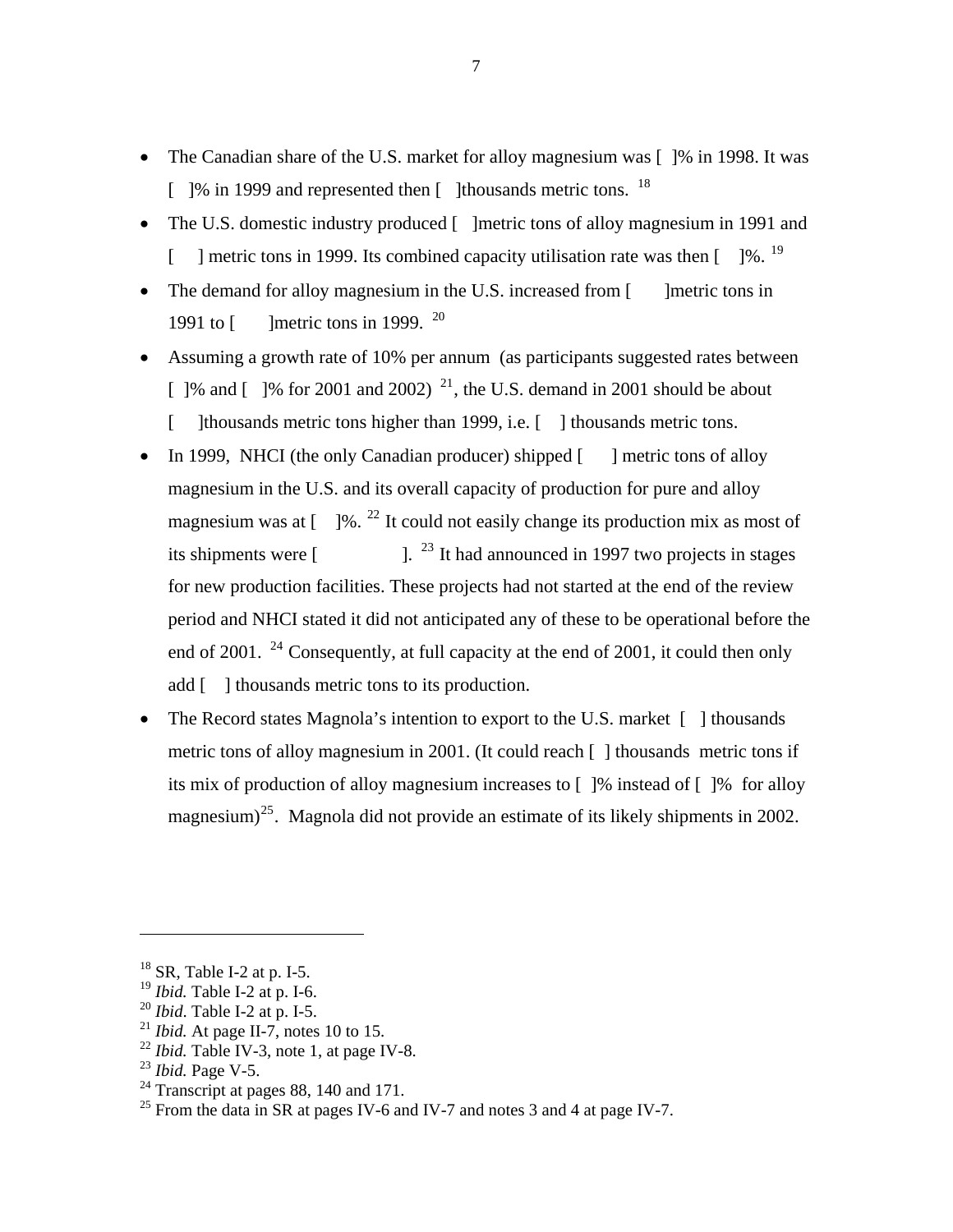From these figures, the combined estimated maximum additional shipment of subject goods by producers from Canada in 2001 would between  $\lceil \cdot \rceil$  and  $\lceil \cdot \rceil$ thousands metric tons, for a total shipment of between  $\lceil \cdot \rceil$  and  $\lceil \cdot \rceil$  thousands metric tons depending on the mix of production.

Given the expected U.S. demand for alloy magnesium of [ ] thousands metric tons in 2001, the limit in the growth of the production by domestic producers, the relatively low volume of inventories by U.S. and Canadian producers  $^{26}$  $^{26}$  $^{26}$  and the shutdown of Dow Chemicals, the likely volume of subject imports was not likely to fill the projected U.S. consumption in 2001. As the demand for alloy magnesium in the foreseeable future was expected to outgrow the supply by domestic and Canadian producers, the increase in subject imports should have been absorbed by the increase in demand. Thus, the volume of sales by domestic producers was not likely to be affected or reduced by the increases of imports of subject goods.

These figures contrast with the Commission's projections. These extend into 2002, a period that may exceed "the length of time it is likely to take for the market to adjust to a revocation"  $^{27}$  $^{27}$  $^{27}$ , to quote Chairman Koplan in the original Determination. In this connection, it must be remembered that this review examined the impact of a minimal countervailing duty rate of 2.02% and the time needed by the domestic industry to adjust to the removal of that duty. The Commission's projections as to the likely import volumes by Magnola do not rest on the evidence provided by Magnola as to its stated proposed shipments to the U.S. in 2001 but rather on an extrapolation reflecting NHCI's product mix, in contradiction to data provided by Magnola's president for 2001

<span id="page-24-0"></span><sup>26</sup> *Ibid.* at pages III-7 and IV-6.

<span id="page-24-1"></span><sup>&</sup>lt;sup>27</sup> Original Determination, Views of the Commission, page 10, note 36.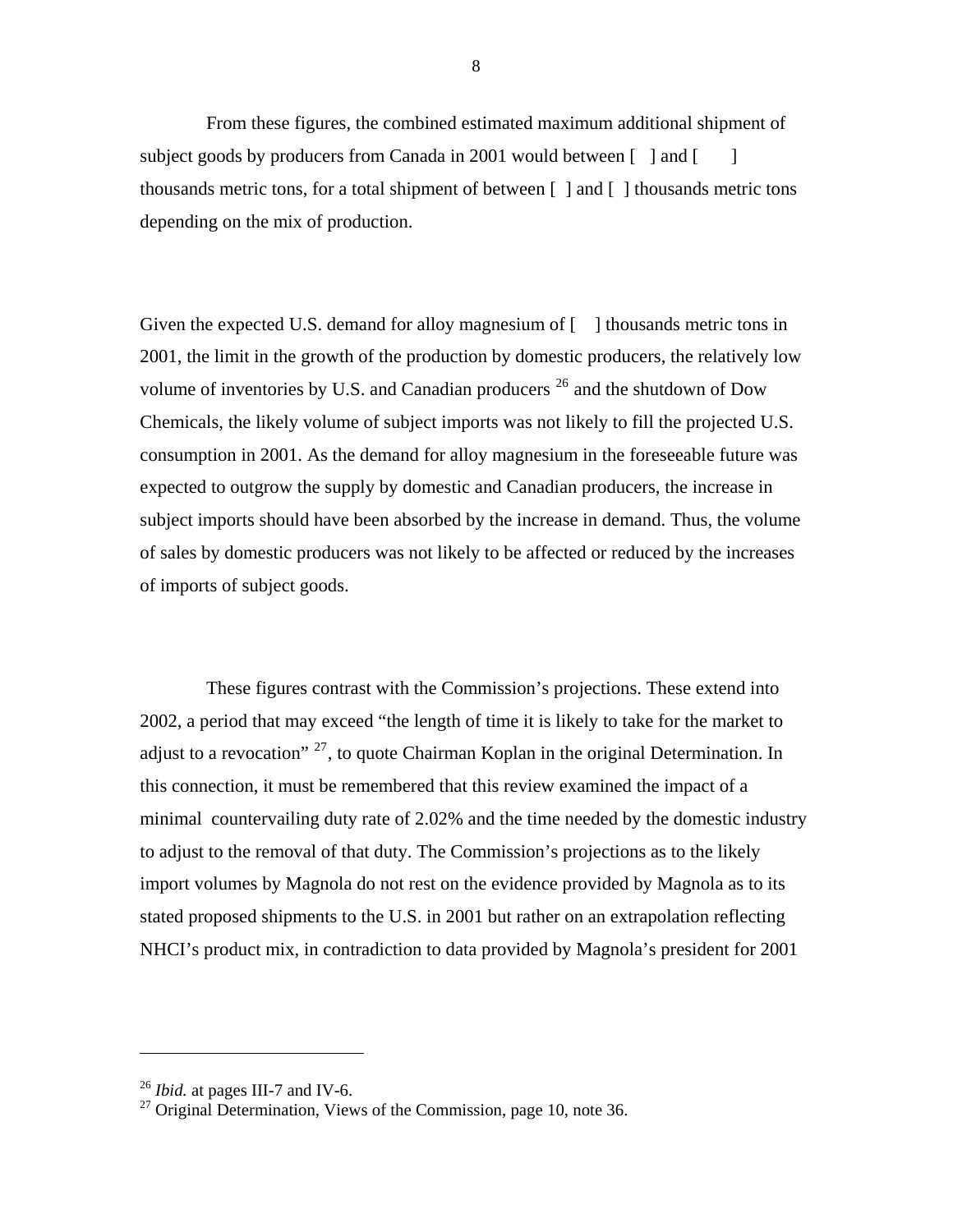<sup>[28](#page-25-0)</sup>. In addition, these projections are based on NHCI past experience in terms of the percentage of its production it sold in the U.S. and Canadian markets, which is virtually all of its production. Again, this assumption is contradicted by evidence in the Record  $^{29}$  $^{29}$  $^{29}$ . Finally, the projections are not in accordance with the standards set by the Courts for the ITC to make predictions with assumptions and extrapolations, to wit:

"It is of course true that here, the ITC is making a prediction about the future. Nonetheless, it must base its analysis on facts, not speculation." [30](#page-25-2)

And

"(The) Commission must assess, based on currently available evidence and on logical assumptions and extrapolations flowing from that evidence, the likely effect of revocation on the antidumping order on the behaviour of the importers." [31](#page-25-3)

As these projections for 2002 are unsupported by substantial evidence and are contradicted by uncontested evidence in the Record, we find them more in the nature of speculations. Therefore, we cannot accept the reasonableness of these projections or extrapolations by the Commission: they fail to meet the legal standards set by the Courts.

<span id="page-25-0"></span> $28$  See note 23.

<span id="page-25-1"></span> $29$  See note 23.

<span id="page-25-2"></span><sup>30</sup> Nippon Steel Corp. v. United States, 391 F. Supp. 2d 1258, 1283-84 (CIT 2005).

<span id="page-25-3"></span><sup>&</sup>lt;sup>31</sup> Matsushita Electric Industrial Co. Ltd v. United States, 750 F.2d 927, 939 (Fed. Cir. 1984).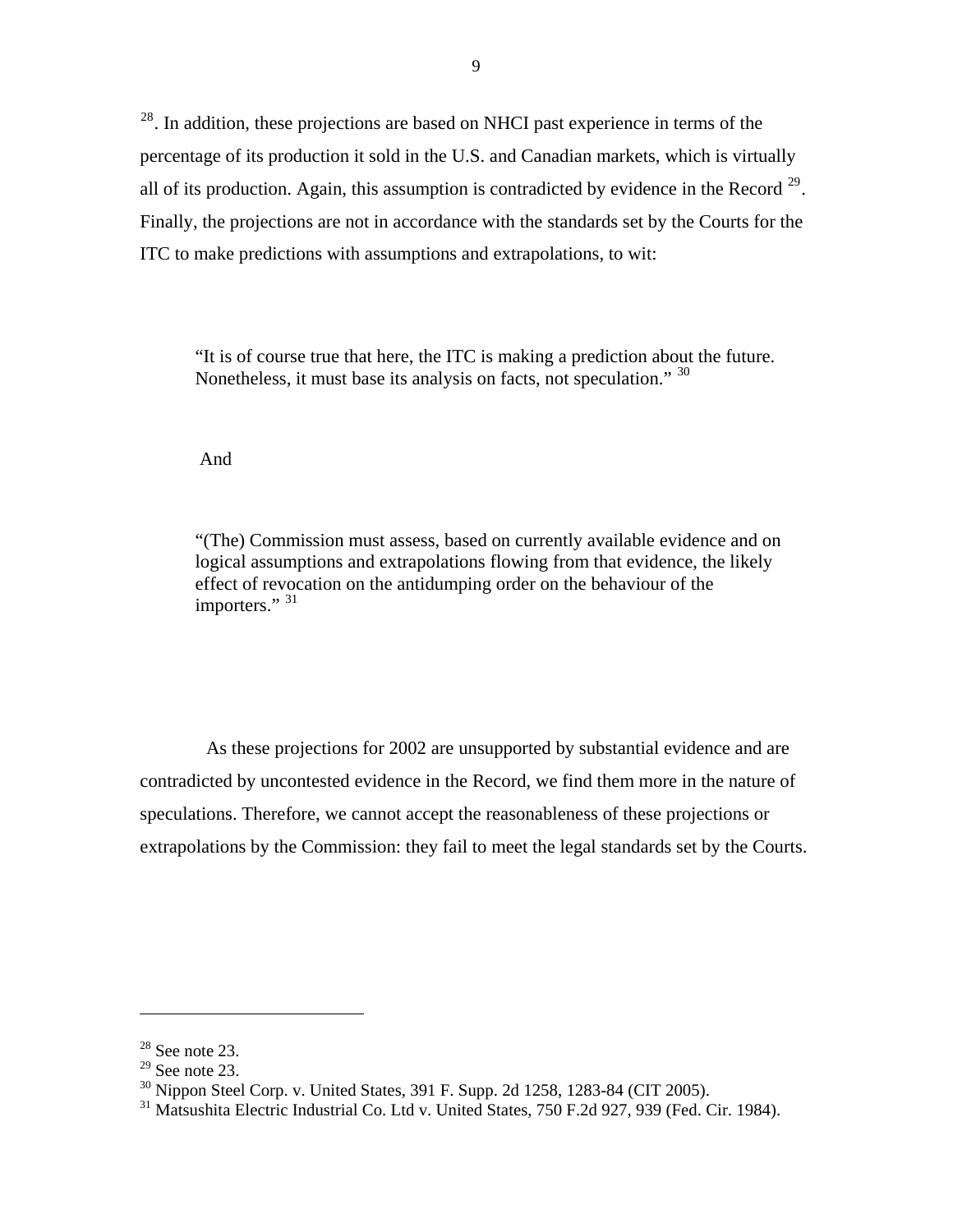On the supply and demand question, we could not find in the Commission's decision any pertinent data or substantive evidence to justify its statement at page 7 that the Panel's conclusion "is not borne out by the record". In that conclusion, the Panel had stated that U.S. producers could not meet the anticipated increase in demand in the fore seeable future. It is relevant to note that the Staff Report<sup>[32](#page-26-0)</sup> states the following regarding the domestic supply: "Based on available information, U.S. producers of magnesium are likely to respond to changes in price with moderate changes in the quantity shipped to the U.S. market. Supply responsiveness is constrained by a  $\lceil \cdot \rceil$  rate of capacity utilization, the [ ] share of shipments which are exported, and the lack of significant production alternatives." With respect to U.S. industry capacity, the staff noted that " The combined capacity to produce both pure and alloy magnesium remained unchanged at [ ] metric tons during 1998 and 1999. Production of pure magnesium increased from [ ] metric tons in 1998 to [ ] metric tons in 1999, while production of alloy magnesium increased from [ ] metric tons in 1998 to [ ] metric tons in 1999. The combined capacity utilization for both pure and alloy magnesium increased from [ ] percent to [ ] percent in 1999."

The analysis of the data on the Record, as cited above, points definitively to the conclusion that the additional increase in the volume of subject imports was not likely to be significant in the context of the supply and demand in the U.S. industry for alloy magnesium. Indeed, we continue in the view that U.S. producers could not meet the anticipated demand unless perhaps Magcorp was prepared to convert a substantial portion of its pure magnesium production to the production of alloy magnesium. There is no evidence in the record to indicate that Magcorp was prepared to take such action.

<span id="page-26-0"></span> $32$  SR at pages II-3 and II-4 and Tables C-2 and C-3.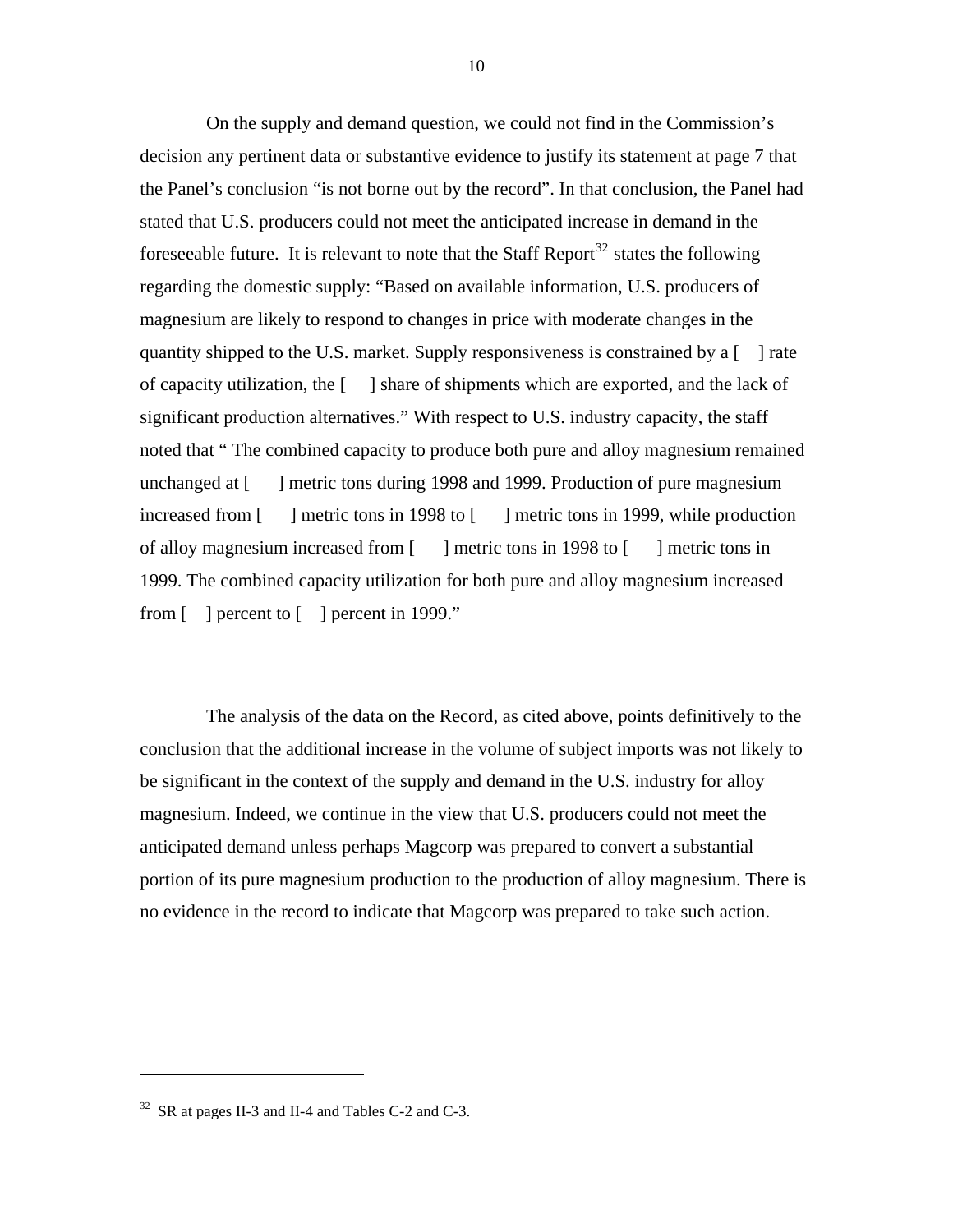#### 2. The likely price effect of the subject imports

Although prices for alloy magnesium from domestic and Canadian producers slightly declined during the review period  $33$ , the Record indicates that NHCI, in all quarters of 1999,  $\lceil$  ] its alloy magnesium at a percentage  $\lceil$   $\rceil^{34}$  $\rceil^{34}$  $\rceil^{34}$ . We must conclude from this evidence that NHCI's pricing practice, notwithstanding the countervailing duty rates, was not the cause of the decline in prices. It is rather the domestic producers that were driving the prices downward, because *inter alia* of the price matching mechanism  $35$ . It is also unlikely, because of the imbalance between the expected supply and demand, as described above, that NHCI would undersell its product or that its pricing policy would suppress or depress the domestic prices for alloy magnesium.

 Furthermore, the record incorporates a number of conclusions made by the Commission that suggest that increases in potential import volumes would be due to factors other than the effect of the revocation of the Order. In this connection, we note the following:

"We stress that, even though we find underselling by subject imports to be likely, our finding of likely price effects rests also on the likelihood of price depression as a result of the substantial increase in the volume of subject imports." [36](#page-27-3)

"The record fully supports a finding that, in the market for alloy magnesium, a significant increase in the volume of subject imports is likely, *in and of itself*, to lead to significant price depression even without underselling by imports. This is especially the case where, as here, demand is inelastic, or, in other words, not

<span id="page-27-0"></span> $33$  SR Table V-2 at page V-8 and Figure V-3 at page V-9.<br> $34$  *Ibid*. Table V-2 at page V-8.

<span id="page-27-2"></span><span id="page-27-1"></span><sup>&</sup>lt;sup>35</sup> Original Determination, Views of the Commission, at page 39.

<span id="page-27-3"></span><sup>&</sup>lt;sup>36</sup> Views of the Commission, March 31, 2006 page 4.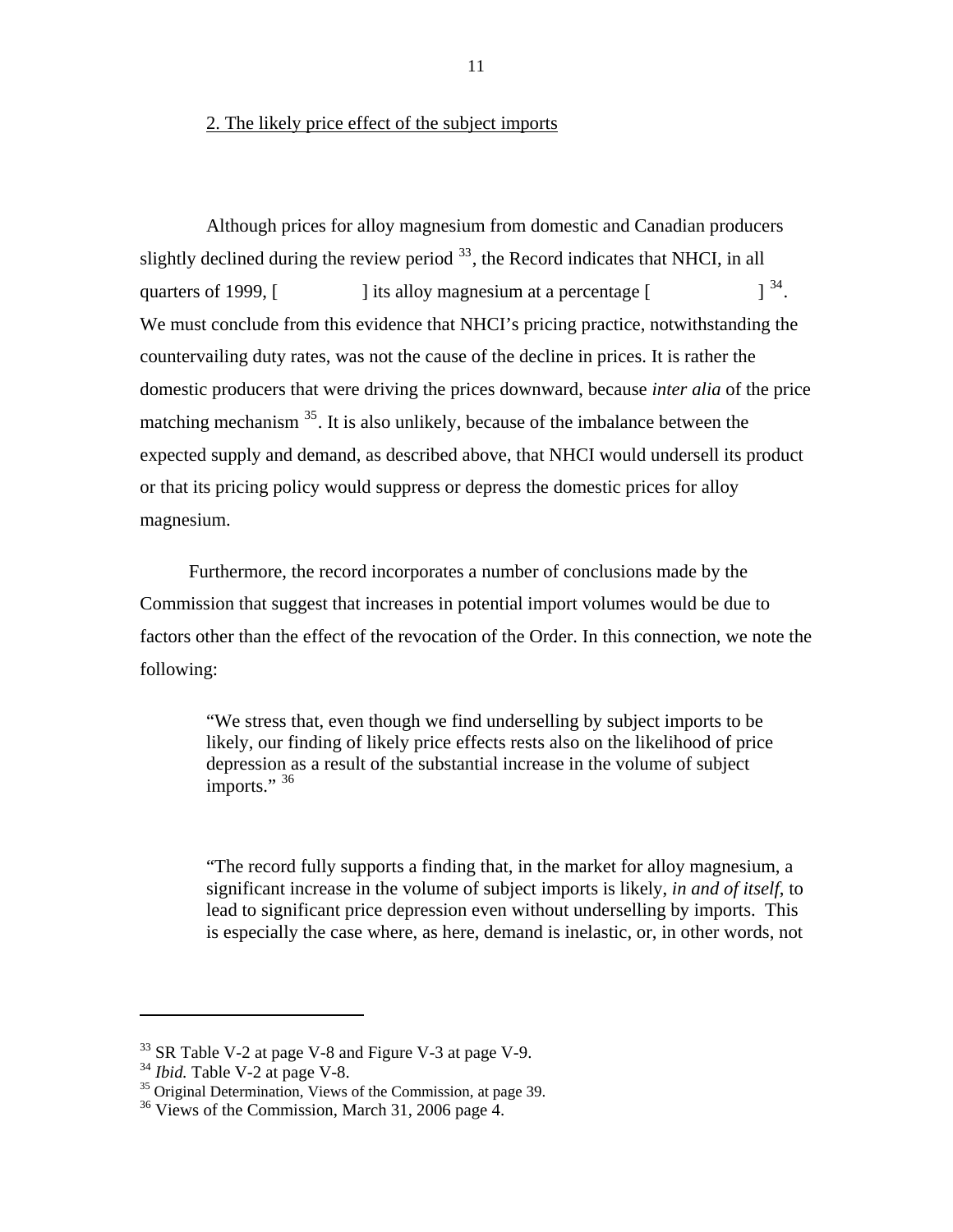particularly responsive to increases in supply. U.S. producers would require the same amount of alloy magnesium irrespective of price." <sup>[37](#page-28-0)</sup>

These conclusions by the Commission clearly indicate that it views import volumes and prices generally, not the revocation of the Order, as having possible adverse impacts on the U.S. industry of alloy magnesium.

#### 3. Likely impact on the industry

Having reviewed the likely volume and price of subject imports, we attempted to also examine the substantial evidence identified by the Commission to support its evaluation of the likely impact of the revocation of the Order on the industry. In short, there is no such evidence.

It is uncontested evidence that the industry was not in a vulnerable state. Reviewing the data for alloy magnesium in 1998 and 1999, the main economic and financial indicators are all positive except the operating income margin that was reduced from  $\lceil$  [  $\frac{1}{6}$  to  $\lceil$   $\frac{1}{6}$   $\frac{38}{3}$  $\frac{38}{3}$  $\frac{38}{3}$ , a small percentage of reduction which in our view is not a sign of weakness at that rate. Positive indicators included: Inventories declined  $39$ , consumption, production and capacity increased  $40$ , the labour force increased its hours worked and its hourly wages  $41$ , and gross profits increased  $42$ . However, as cost of goods sold and wages increased  $43$ , it is not surprising that the impact of these was felt on

 $\overline{a}$ 

<sup>40</sup> *Id.*

- <span id="page-28-5"></span><sup>42</sup> *Id.*
- <span id="page-28-6"></span><sup>43</sup> *Id.*

 $37$  Views of Commission, March 31, 2006, page 12.

<span id="page-28-1"></span><span id="page-28-0"></span><sup>38</sup> *Ibid.* Table C-2 at page and C-6.

<span id="page-28-2"></span><sup>39</sup> *Id.*

<span id="page-28-4"></span><span id="page-28-3"></span> $^{41}$  *Id.*